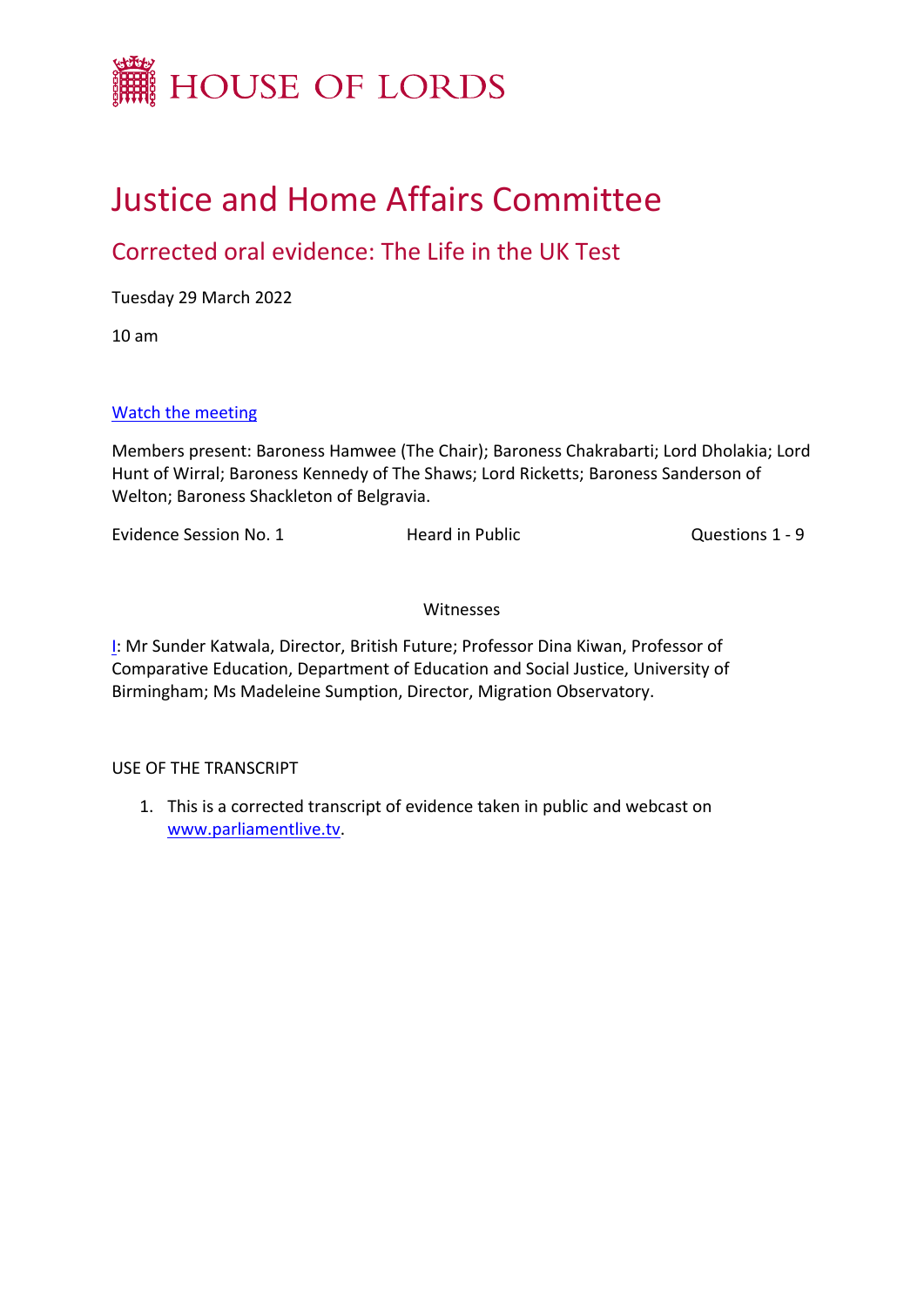# <span id="page-1-0"></span>Examination of witnesses

Mr Sunder Katwala, Professor Dina Kiwan and Ms Madeleine Sumption.

Q1 **The Chair:** Good morning and welcome to the Justice and Home Affairs Select Committee. We are discussing the citizenship Life in the UK Test. I am very pleased to welcome our witnesses: Sunder Katwala, the director of British Future; Madeleine Sumption, the director of Migration Observatory; and Dina Kiwan, professor of comparative education, Department of Education and Social Justice, University of Birmingham. Welcome to all of you.

We all have some questions. Please do not be formal. Interrupt one another and interrupt us, as you see appropriate, because we really want to understand what you all think of this. It is a narrow piece of work. A number of other committees, and of course lots of people outside this place, have looked at citizenship in its very broadest sense. We are confining ourselves to the Life in the UK Test that applicants for citizenship and for indefinite leave to remain need to pass.

I have a copy of the Life in the UK Test *Handbook* at last from the Library. I am waiting for mine, paid for, from the Stationery Office, but it has not arrived. It is awful when one's prejudices are confirmed immediately. It fell open at cricket, so maybe that is what my colleagues look at in the Library.

As I said, legislation requires long-term residents, ILR and prospective citizens, to have "sufficient knowledge about life in the United Kingdom", which of course begs quite a big question of what is "sufficient knowledge". What do each of you understand to be sufficient knowledge about life in the United Kingdom? I will come to you last, Professor Kiwan, because I know you were involved in the early work. Let me start with Sunder Katwala.

*Mr Sunder Katwala:* Thank you for the invitation to be here. British Future is a charity and think tank. We conducted a short inquiry on the broader citizenship process.

On life in the UK and what it is to be sufficiently prepared for it, the test achieves some things, perhaps imperfectly and a bit clunkily, that it is trying to achieve, but it is not really there to prepare you for life in the UK. It is for years four, five and six of life in the UK. What we should have been doing on day one, year one and year two to help you navigate your way around shops, schools or the public services and so on is an earlier question. Now, after you have lived in the UK for several years, we are preparing you to become part of the body of citizens, so you will gain the right to vote and the responsibilities and duties to sit on juries if you are called and so on. It is doing a slightly different thing.

De facto, we are clearly checking people's willingness and ability to absorb quite a lot of information, some of it very useful and some of it a bit pointless, in order to show that they are willing to do that. Obviously, in doing that we are testing their English skills up to a point, and their ability to remember and retain things and get them right in a multiple choice quiz.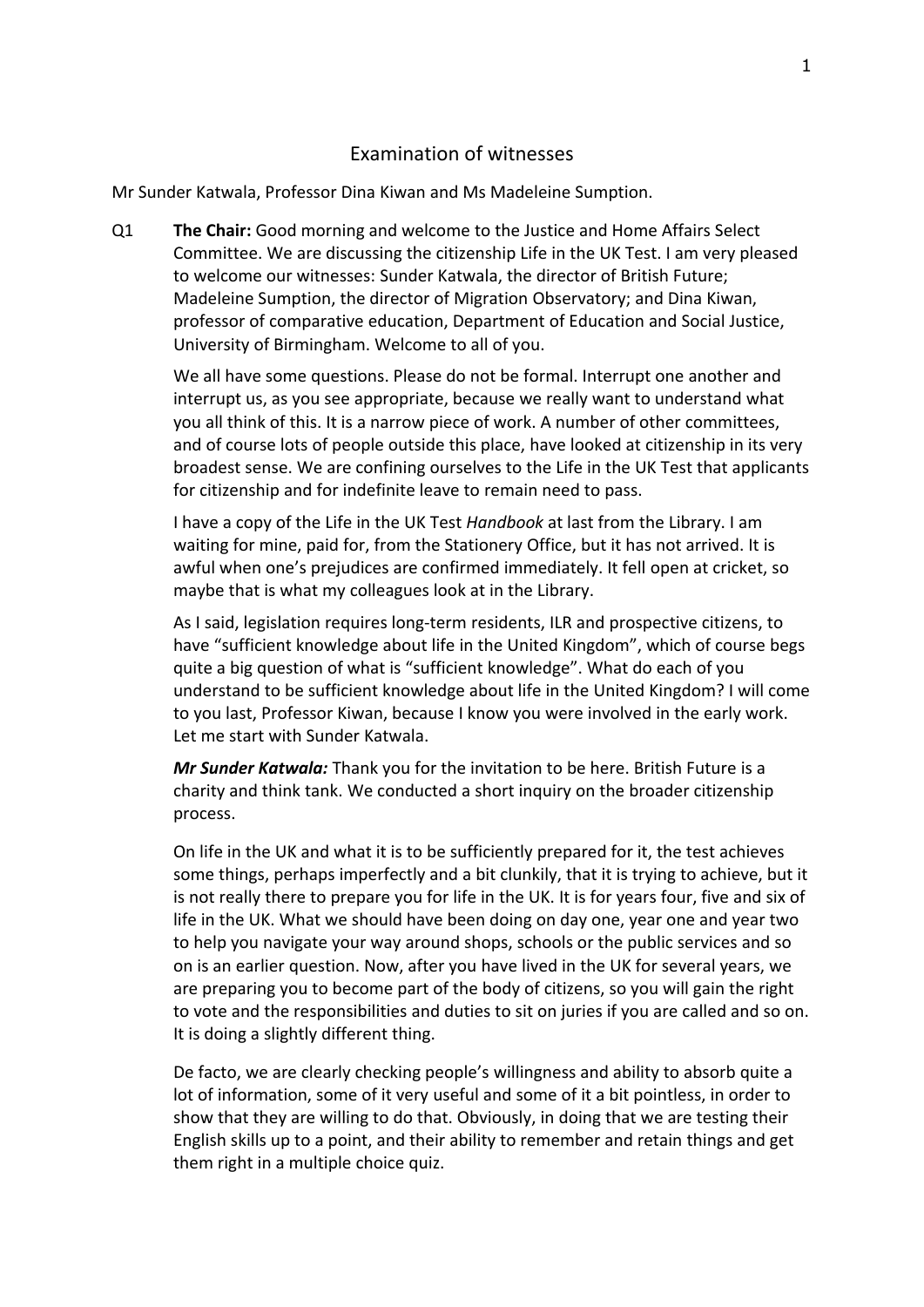What it is not quite doing is the obvious, common-sense thing it should be doing, which is trying to give people, and get from them, the kind of knowledge that the group of citizens they are joining would already hold. That should be the thing it was doing. We are, perhaps reasonably, giving an idealised version of our country to our new citizens. We are asking them to be idealised citizens. All citizens should know their history and so on, and these citizens will. The rest of us probably will not. When we brought together British-born and new citizens in Edinburgh and Southampton, and got them to do bits of the test, the British-born citizens were very reliant on the people who had done the test and read the book to put historical events in chronological order.

It is not meeting the test of getting you to do things that other people would know among the group of people who are doing it. It could do that if we refined it a bit. It is a sort of mash-up of the driving theory test, where you remember the stuff while you are doing it, and a bit of pub quiz. Really, it is a sort of Civil Service entry test. There is some very arcane information in it. Somebody who did it told me that one question was, "Do men and women have equal rights?" Well, we need people to know that and, whether you think it or not, you would probably guess what the answer was. The next question was, "How many quangos are there, roughly?" That is not particularly a thing that you need to know.

**The Chair:** You mentioned the use of language. I am asking what is sufficient knowledge about life in the UK. There are language requirements as well. Are you saying that a knowledge of the English language is an integral part of the test?

*Mr Sunder Katwala:* By its nature, because there is a handbook and a set of questions, it is. There is very broad consensus among the population at large and new citizens that it is reasonable. It is very hard, I think, to have full participation in the democratic, social and economic life of the country you are joining as a citizen if you do not have some functional English. If we set it too high, we would exclude people. The current level is about right, but that is one of the things we are requiring of would-be citizens, compared to—

**The Chair:** Does this test that?

*Mr Sunder Katwala:* De facto it does because you have to remember the information.

**The Chair:** But is that what it is designed to do quite separately from another English test?

*Mr Sunder Katwala:* I think we have never quite pinned down what it is for. Others here will know the history. Is it there to check that you have these credentials, or that you are who you say you are and that you have the commitment? Is it there to reassure the general population of the hoops we are making other people jump through by doing it? We have never quite balanced those things, but de facto it is the way that we are testing comprehension, possibly in terms of what is in the book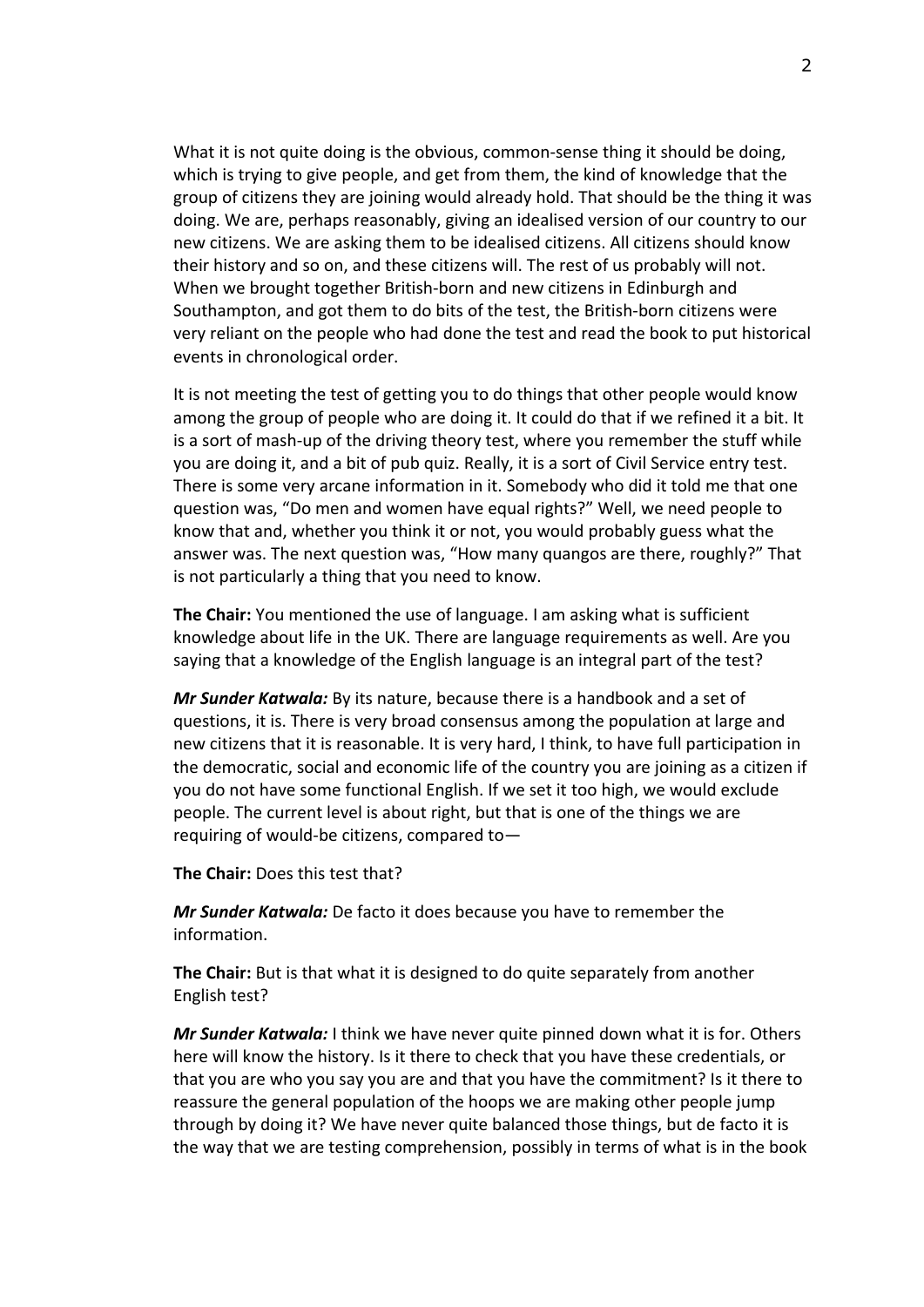and what is in the questions at a somewhat higher level than you might think was precisely necessary.

**The Chair:** Madeleine, what do you think is "sufficient knowledge"?

*Ms Madeleine Sumption:* To frame the discussion, it might be helpful to talk briefly about the different types of knowledge that one might require of people. I think there may be separate conversations about what is necessary and sufficient.

Basically, there are various different categories. There is political and constitutional knowledge—"What are the four nations of the United Kingdom?"—and that kind of stuff. Then there is the pub quiz trivia, either historical or cultural facts, such as Roundheads and Cavaliers and "Four Weddings and a Funeral". Then there is a more practical set of things. On the one hand, it is what the law requires of you, such as cars needing an MoT and forced marriage being illegal. On the other hand, it is how you use some of the services that are available, such as registering with a GP and that kind of thing.

You then get into the more subjective area of stuff, which is broadly labelled "values" in some way: tolerance, and respect for religious freedom. Then there is a fuzzier area of things that the curriculum drafters believe to be social norms. That, of course, is very subjective. It is stuff like it being useful to shop locally. All of that kind of stuff is in there as well.

Analytically, it is useful to separate those types of things and think about which ones we actually need. When we are thinking about what is sufficient, the key question is really, "Sufficient for what?" We have to distinguish between what is desirable, as Sunder said — what we think it would be good that newcomers know — and what is actually necessary, particularly given that an assessment is something people can pass or fail, and there will be people who fail it. It is easy to make the case that some of these things—the pub quiz trivia-type things—are desirable for people to know. It is more complicated to say that they should be removed from the country after five years of living here if they have not heard of "Four Weddings and a Funeral". Similarly, should people be denied a vote, because that is the main thing you get from being a citizen, if they do not know some of these things?

Analytically, when thinking about it, what is actually sufficient is subjective, and reasonable people will disagree. Analytically, something that is helpful to think about is, in the case of ILR, should people be required to leave if they do not know this? Or should they be prevented from voting and having other benefits of citizenship if they do not know that? That is effectively what the policy is doing.

*Professor Dina Kiwan:* To start with, if we just take the concept of "sufficient", what does that actually mean? It entails a notion of enough, adequate or to meet the needs of. As Madeleine said, it is necessarily subjective. It entails making normative judgments about what should count as sufficient or what is fit for purpose.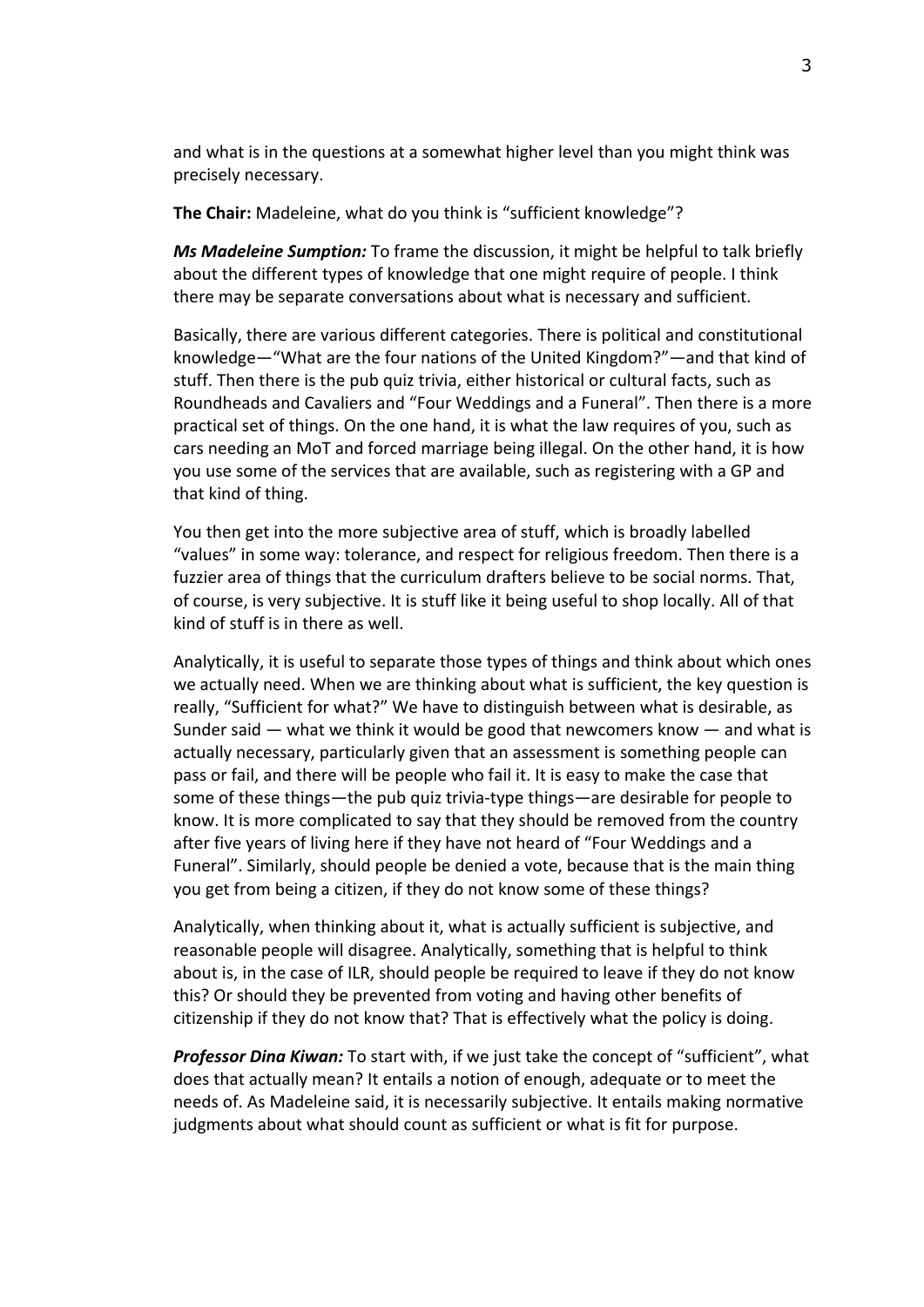The notion of fit for purpose implied in the conception can be judged by evaluating the policy aims and whether those are met. But that necessarily will depend on the type of citizenship—liberal, communitarian, republican or other—that you hold. Also is it sufficient for whose needs? Is it for the prospective citizens? Is it the perceived needs of the state, with dimensions such as security, participation or social cohesion, or is it about other citizens and their perceived concerns or needs?

When I was on the life in the UK advisory group, which it is scary to say was 20 years ago, we were driven very much by the notion of stressing practical knowledge to meet immediate, everyday needs and civic competence, over and above more abstract historical academic knowledge. There was a judgment that the acquisition of the knowledge should not be overly onerous. It was telling that at least eight of the 14 of us on the committee had a background in education. It was seen as a very educative process fundamentally, and as the starting point of a learning journey. There was a more liberal notion of the requirements of citizenship rather than a thicker, more maximal identity-laden notion of citizenship. That was at the time when I was there.

**The Chair:** Perhaps we can come on to how it has morphed since then. I had a look at the report, and knowing the law is described briefly as what the police can and cannot do; rights and duties; the protection of the law and basic obligations; and then some specific references. There is reference to consumer protection, trading standards and some levels of courts, as well as how to get legal advice. It is all quite hard information, as are everyday needs on types of housing, how you use the health service and how you get children into school. I am reading those out just to give the context of what the advisory group was looking at then.

Q2 **Baroness Sanderson of Welton:** Thank you for coming here today. Assuming that we do not quite know what sufficient knowledge is, when we decide that, what are the different means for assessing it and how do you think they compare with each other? We know who is expected to fulfil the test as we have it at the moment, but are they the right categories? Who should be expected to fulfil the test of sufficient knowledge, and what should their performance be?

*Professor Dina Kiwan:* If we look across, beyond the UK, there is obviously a citizenship test mode. There are tests of language, sometimes speaking, reading and writing, or mixtures of those. There are integration courses and interviews. There is quite an array of things.

What was particularly significant, and I think what we were proud of in the life in the UK advisory group, was that we actually had two modes: the test route and the course route. The test was set at ESOL entry level 3, so if you were at that level or above you could do the test route, and that would implicitly meet the language requirements as well. If you were not at that level, to promote an inclusive approach to acquiring citizenship, you could take an ESOL course at an accredited college.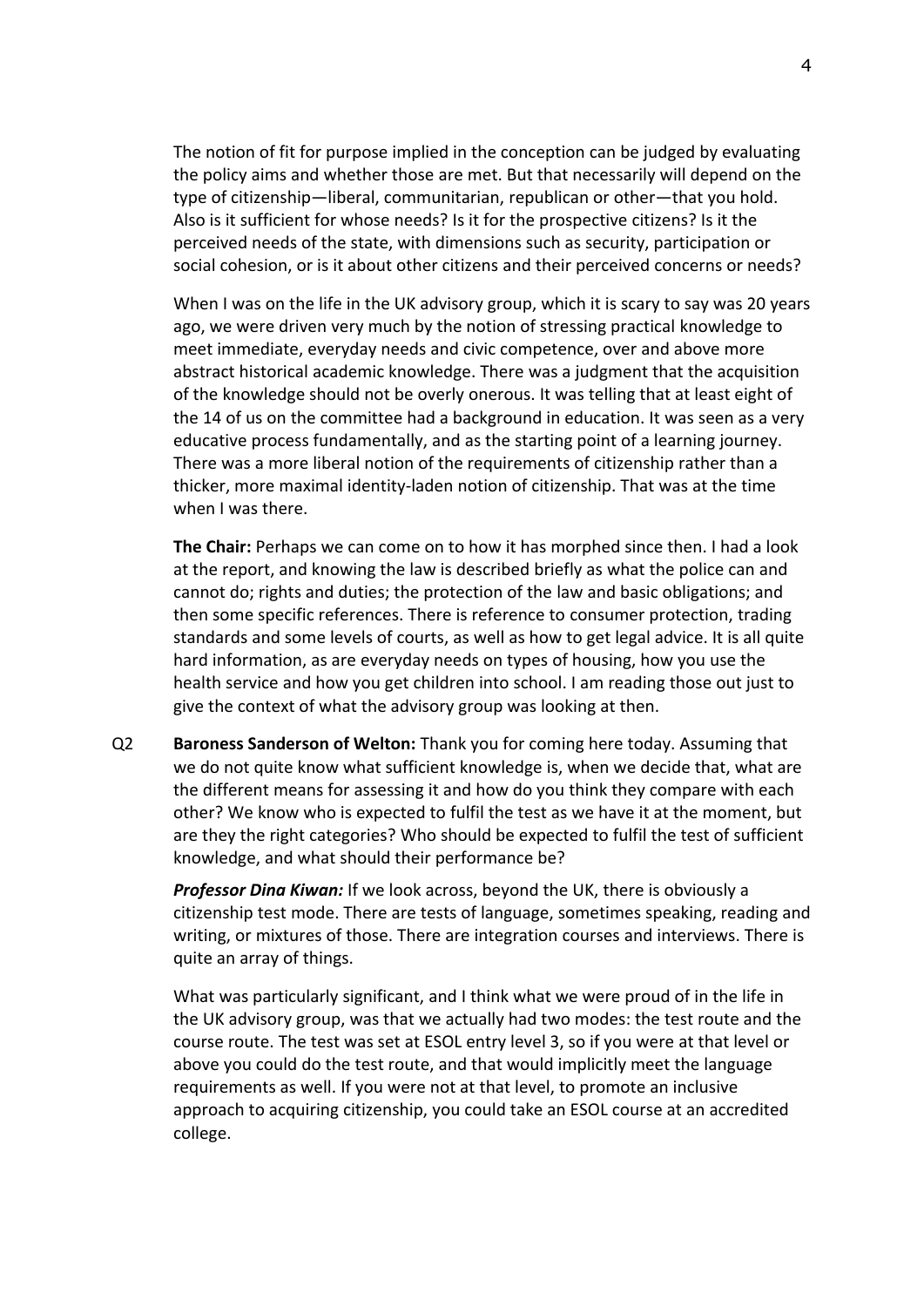The fact that the Government accepted those recommendations signalled a rationale that the English language requirement was not meant to be a hurdle, relatively speaking. The report actually refers to it as an entitlement. Again, as I was saying, it was very educatively framing the concept of citizenship as learning.

Clearly, when one looks at the statistics, 80% were doing the test route and 20% the course route, so there are issues as to quite what was going on. Were people going into the test route for various reasons? Was it less expensive and less of a time burden? It might not have been the right thing. That is another side of it.

Integration aspects were seen to be particularly well met in the course route that you could not get in the test route. You swat up and go and sit the test, and that is it, whereas with the course route prospective citizens would report how they met other people from outside their community. It was learning with others. In my academic work, I have conceptualised learning in three ways: cognitive, emotional and participative. Clearly, the test route does the cognitive, but when you have the course route you also have the chance for emotional learning and a sense of belonging and identity, as well as participation and being involved.

On the question of who should be expected to fulfil the requirement, clearly there are a set of exemptions around age and disability. Refugees in the UK are not required to do it, although there are variations across Europe. Germany is quite like us. The Netherlands is making its language requirements harder. France includes writing now, although keeping it at the same level. The US is quite strict on age, whereas for Canada you are exempt at age 55 and above.

On the ILR citizenship debate, when we had these discussions as part of the life in the UK advisory group we were thinking about it in very conceptual terms. When you are permanently settling in a place, it is the same kind of knowledge, skills and involvement, except for the actual ability to vote. It was seen that one might as well take the test at that stage, but if you failed the test it would not be the fact that you had to leave.

#### **Baroness Sanderson of Welton:** Thank you. Madeleine?

*Ms Madeleine Sumption:* In terms of the different options, there is the standard multiple choice-type test that we have here. That is obviously mechanised and done totally with a computer and is very efficient. There are some countries where they have interviews, but still with pretty prescribed, formulaic questions and answers. For example, the US has an oral interview, but it asks one of 128 specific questions. It is not delving into what the interviewer feels like asking.

You can, in theory, have interviews. There have been some cases of that. There was a very controversial case back in 2006 in the German state of Baden-Württemberg, where they had an interview that was meant to be more nuanced and actually trying to get to the bottom of what people's values were. It was very controversial, partly because it is much more discretionary and very subjective.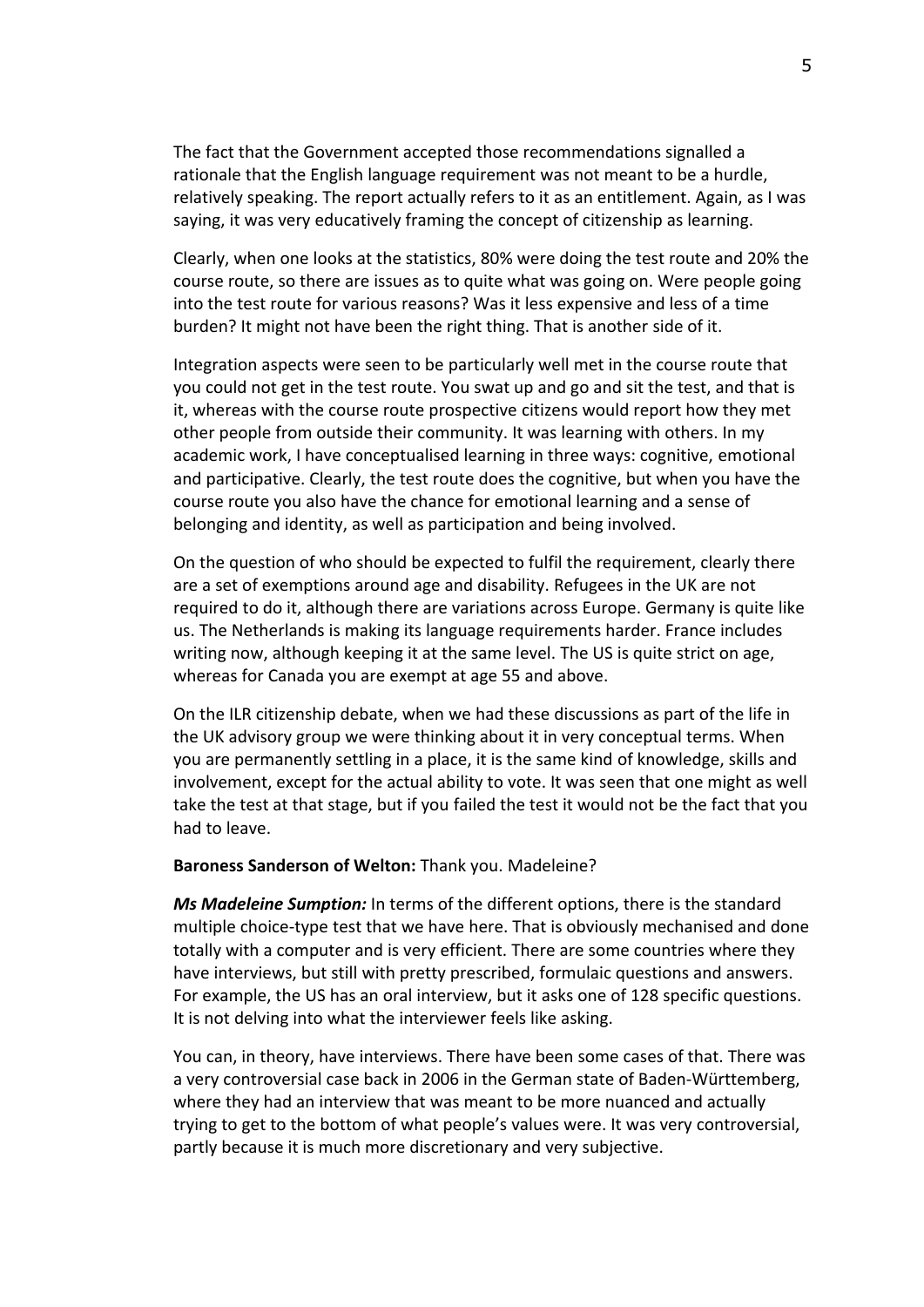The main alternative to those different types of testing will be some kind of course. That is potentially more inclusive, in the sense that it does not have to be a pass or fail course. It can just be that you are exposed to the content, but we are not going to have the more punitive side of it and say, "You cannot stay or you cannot become a citizen if you don't pass". The flip-side is that there may be greater costs for a course. If people have to pay for it, that could exclude people as well.

The other serious option on the table, which a lot of countries do and is probably the single most common option, is nothing at all. The standard across comparable high-income countries would be just to have a residence requirement, a language requirement and a criminal background check. If people have lived and held down whatever is their legal status in the country for around five years, you assume that along the way they will have acquired what they need.

On the question about who should take it, there is a big question about ILR versus citizenship. The function of a test is different for ILR versus citizenship, as I mentioned previously. What you think the test is assessing should inform whether it is ILR or citizenship. If you are going to do it at ILR, the argument effectively needs to be that this knowledge is so important that it would be damaging for there to be people who are in the country permanently and do not know these things. A low threshold of knowledge would meet that standard, whereas if you are thinking of something maybe a little bit more symbolic—to be honest, I think the purpose of this policy is symbolic in many ways—maybe it is more appropriate at citizenship, that has more symbolic content than ILR.

**Baroness Sanderson of Welton:** That is really helpful; thank you.

*Mr Sunder Katwala:* When we talk to people about this, especially when we brought new citizens and British-born citizens together, the new citizens were more emphatic about the case for something rather than nothing, whereas the Britishborn citizens were not sure. That was partly because one group had thought about it and been through it, and the other group were thinking about it for the first time.

What did they value? They valued the handbook because in a way the handbook says, "If you, British society and the British state, can tell us the things that you think we should know and you put them in one place, we will find out the things you think we should know, and you should check if we know them or not". It is useful to have what it is in one place, because otherwise there is a need-to-know basis for what to know to fit in that is fuzzier and less accessible. That was the value of the handbook.

As to how to do it, I think the multiple choice tick-box test is fairer than the subjective interview at the town hall that is subject to unconscious biases, but it is not a particularly good way to do it. It is a functional way to do it. If you need to do it at scale and you do not want to invest too much in the process of checking that people have learned the thing and can tick the boxes, it works. It is a way that you can do 80,000 or 100,000 people if you just check whether people want to read the book and jump the hoops.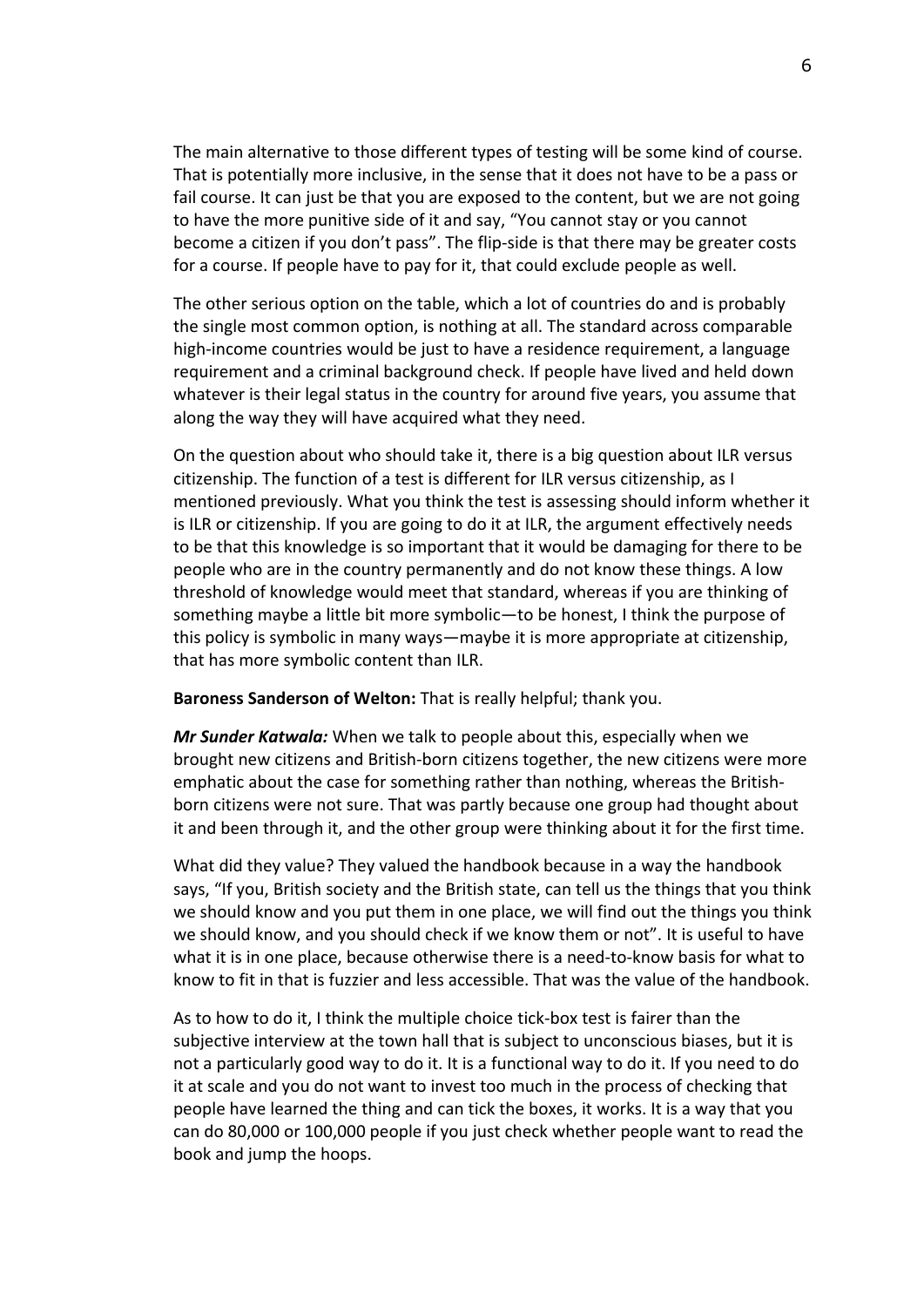If you are taking citizenship seriously, it is an active thing. It is a discourse-based thing. The tick-box allows you to say that tolerance is good, genders are equal, racism is bad, terrorism is wrong and, "If we ask you those questions, would you please tick the appropriate version?" In a way, you are affirming that you know what the correct answers are, and you are willing to tick them. In a nothing system you would be doing something like that. Presumably, you would be signing some statement of commitment to something.

The course-based versions are better if you create the time and resource. I think you should pilot them because active citizenship is a contact sport with other people. Free speech is good but hatred is bad, and the issue of how you balance those things or how much you retain your identity, background and heritage but become part of the thing that everybody shares is quite subjective. If you talk those things through, you get somewhere, hearing other people's stories about them.

They have done versions of this in some countries. The best version would be a course that new citizens did alongside another group of people who are acquiring the responsibility of citizenship—for example, 16 to 18 year-olds, or people who live here and know their way around to now acquire knowledge about their rights, duties and obligations. It would be of benefit to young, new citizens to be in contact with new citizens. It would be of benefit to new citizens to be in contact with other new citizens. If you piloted a 10-week course or something as an option, it would be more expensive to deliver and would mean more time commitment from those who did it, but it would be a better version of what active citizenship is than learning multiple test answers and ticking the right boxes.

**Baroness Sanderson of Welton:** You potentially have one extreme to another: nothing or very resource intensive.

*Mr Sunder Katwala:* That is quite doable.

Q3 **Baroness Chakrabarti:** I think this might be a good time for my question. You mentioned other countries. Could I ask all three of you what lessons you think we might learn from alternative models, tests or other mechanisms serving the same purpose as a test in other countries, and which of those you think is the best model?

*Professor Dina Kiwan:* In a sense, I will repeat what I said. I think the course model, if it can be funded properly, and the certification and bureaucracy is minimised, is at the forefront of best assessing civic knowledge. It is learning the language, and the civic content is embedded there. It takes inclusion seriously and takes account of different starting points for levels of language. It implicitly acknowledges differences in opportunity, social class, ability, life experience and former education in a way that a standard test at one level cannot do. I was surprised that the split was 80% doing the test and 20% doing the course, but when you understand the context and how funding was removed from 2007 that is the result.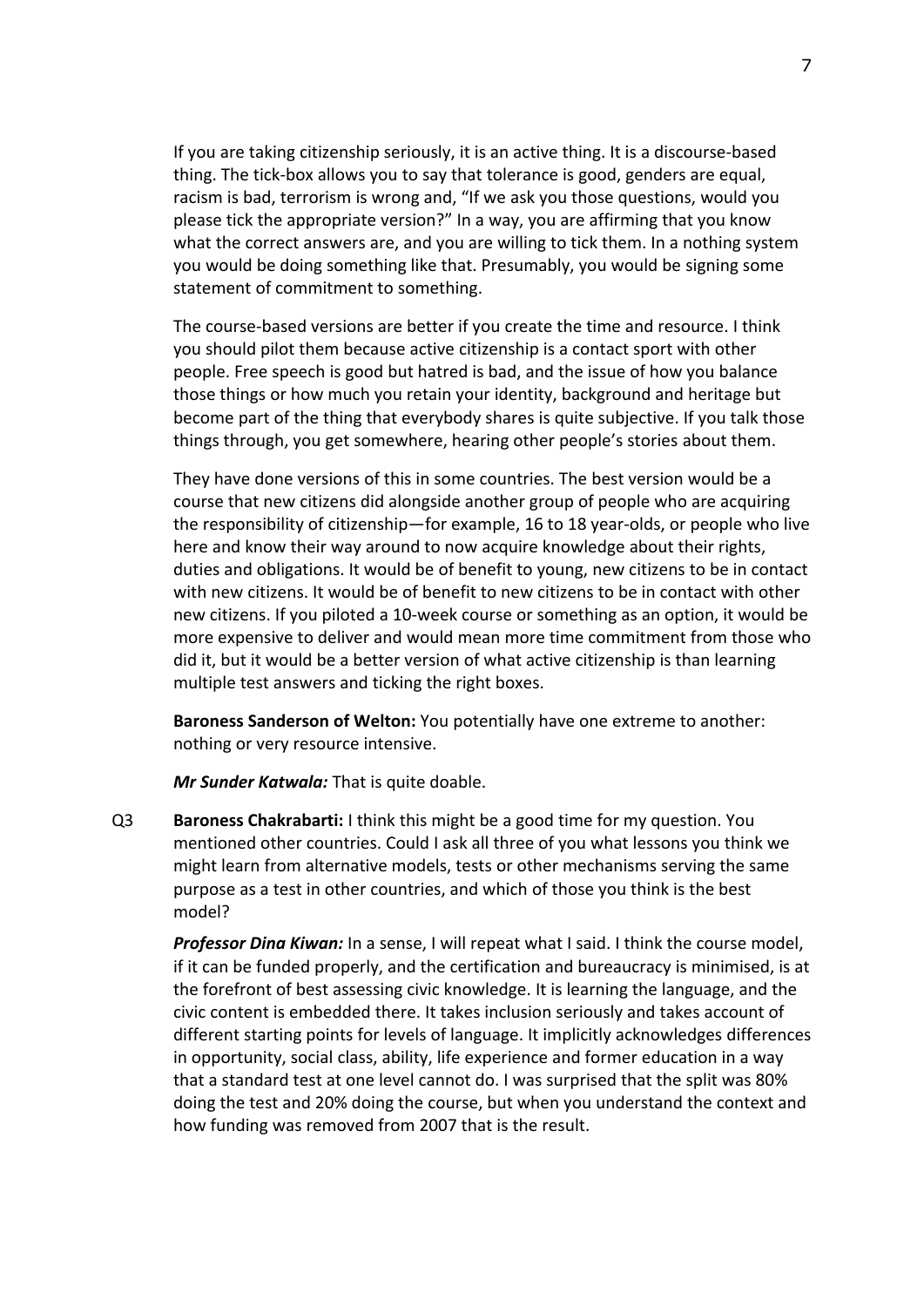In terms of purely what is the best way, I would say the course, but in politics you have all sorts of other factors such as funding and whether you want to prioritise it and so on. I believe that the best mode is the course.

**Baroness Chakrabarti:** Dr Sumption, are you aware of other countries that are doing the same thing but differently and better?

*Ms Madeleine Sumption:* As I mentioned, the most mainstream option is not to have anything at all. I think that is probably the most common. There is the option that we used to have of a choice between the test and the course. That is potentially more inclusive, in the sense that different modes will work for different people. Someone who works very long hours, for example, may struggle to attend a scheduled course, whereas for other people it may be more convenient or less stressful than going through the test.

In terms of other models, we might get a couple of lessons from experiences in other countries. The first is to be aware of the limits of what it is actually possible to test. The German example that I mentioned in Baden-Württemberg is an interesting case. In some ways, the things that people care the most about—the idea of values—are the most difficult. It is something that this model of testing is not well suited for. We may need to scale back ambitions in that respect.

The US test is an interesting model. It does not have too much on values and so forth. It is very focused on political and constitutional knowledge. What is interesting about it, probably more than the content, is that it is quite short. It has defensibility in the sense that they are mostly things that Americans would know. Some of the stuff is a little more complex, but if you look down the list most of the things are defensible: "What happens on 4 July?" They are the types of things that are genuinely part of a shared culture. The other thing that is interesting about it is that all the questions and answers are published in advance, which makes it less stressful for people. There is a transparency about what they are expected to know. The amount of content is manageable.

All the different models do different things, but I think the US model is quite interesting from that perspective.

*Professor Dina Kiwan:* With the course model, it has been found that once people have taken one course—I am talking about the more vulnerable members of society and those who traditionally have been excluded—they are very likely to go on and do further education. That may not be a direct aim of the course, but it has wider benefits.

**Baroness Chakrabarti:** Is there something to be said for a combination of what you are both discussing? There could be a course for the process, for all the educational, inclusion, emotional and cognitive benefits that you mentioned earlier, and the defensibility that to be an American you need to know about the basic rules of the constitution. Is there something to be said for a course with a very simple transparent test at the end of it?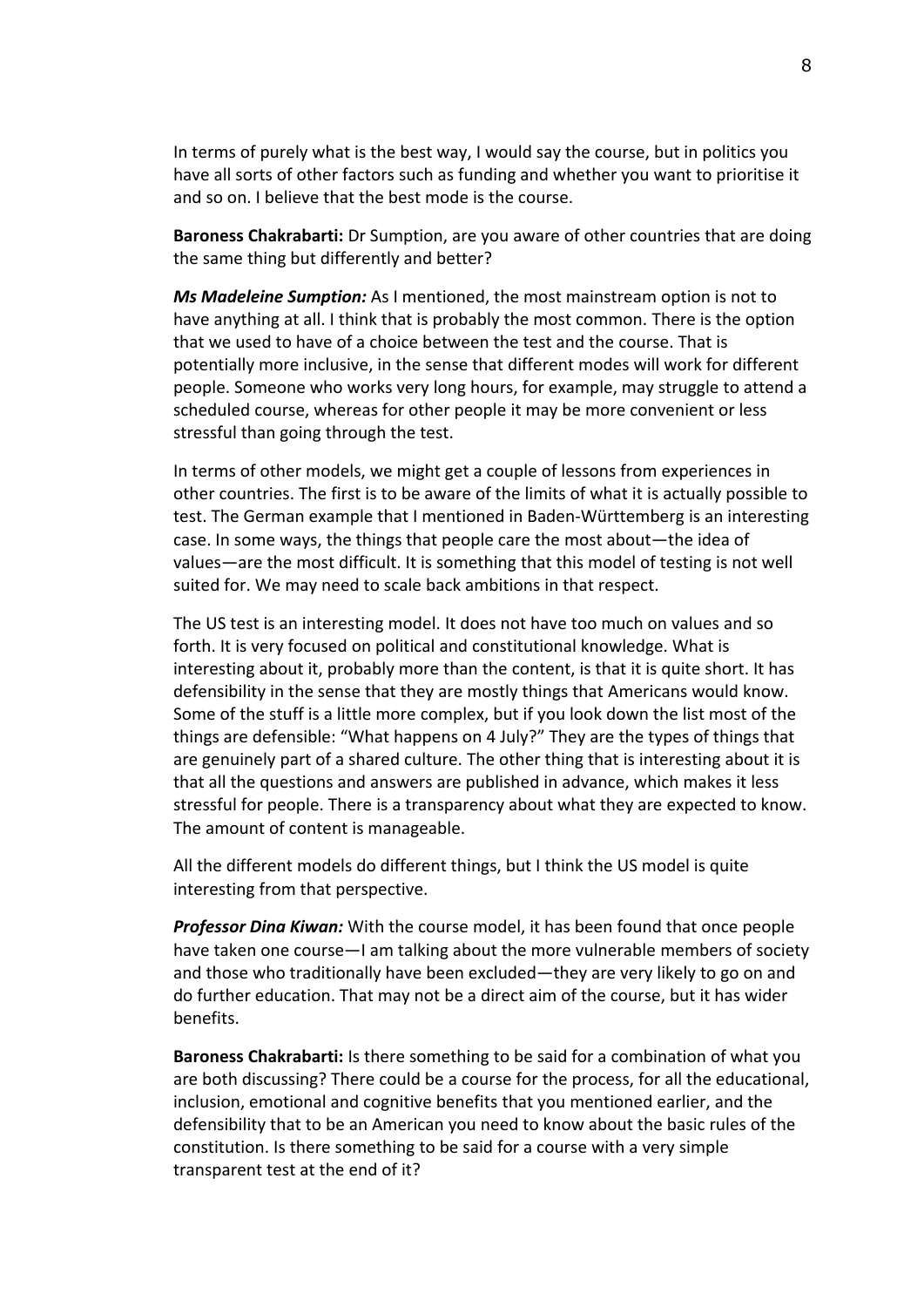*Professor Dina Kiwan:* I guess it would depend how simple it is. One of the areas where there has been very little focus on looking at the effects on different groups is those with disabilities. The US makes some adaptations, but most countries just say, "If you have a disability, it is all black and white. You are out or you do it". There are 1 billion people globally with a disability. It is projected that by 2050 a quarter of the globe will have some kind of disability. This is a pressing issue and there is going to be mass migration as a result of conflict, climate change and pollution. It will become more and more important for us to be more sophisticated in how we design a test, a course or whatever the requirements are going forward.

*Mr Sunder Katwala:* In order to work out where to look for lessons, there is an underlying question that has not quite been answered in the UK. Do we have a position, a policy or an approach to citizenship itself? Are we pro it, so we would like to encourage it, welcome it and celebrate it, but not insist on it because it might not be for everybody? Are we agnostic about it? Our official policy is broadly agnostic, but if you are agnostic about it and if you meet the eligibility, the number of years and you can tick the boxes, that is fine and a process is all it is. Are we making it difficult so that it is special, or would it be more special if we made it more difficult? We have never quite understood that.

Some societies have tended to be quite pro-citizenship. America, Canada and Australia do more ceremonial and symbolic things. The American version is the one that probably meets the "Are we asking new citizens to do the things that 18 yearolds can do?" and so on.

We are broadly agnostic about it. If you are agnostic about it in the UK, you introduce these processes, but really the Government do not know whether they are for it or against it. It ends up being a bit of a money-spinner. You just see what you can gain from it, and you do not value people being encouraged to do it or being welcomed when they do it, because people will have to pay if they have to do it.

If you are trying to encourage it, you think about the eligibility and the promotion of the idea. You think about the test and the ceremony together as something you want to be seen to be valued. It would take you more towards the social contact models as well, if we introduced into the process some contact with the other people who are on that journey. If you are just getting people to tick the box and say, "I know the fundamental values and I am not for terrible things", you will do less.

**Baroness Chakrabarti:** That is helpful. Thank you.

**The Chair:** Madeleine, do any other countries have a test for the equivalent of indefinite leave to remain, or are we an outlier there?

*Ms Madeleine Sumption:* I should know the answer to that, and I do not. I can probably find out.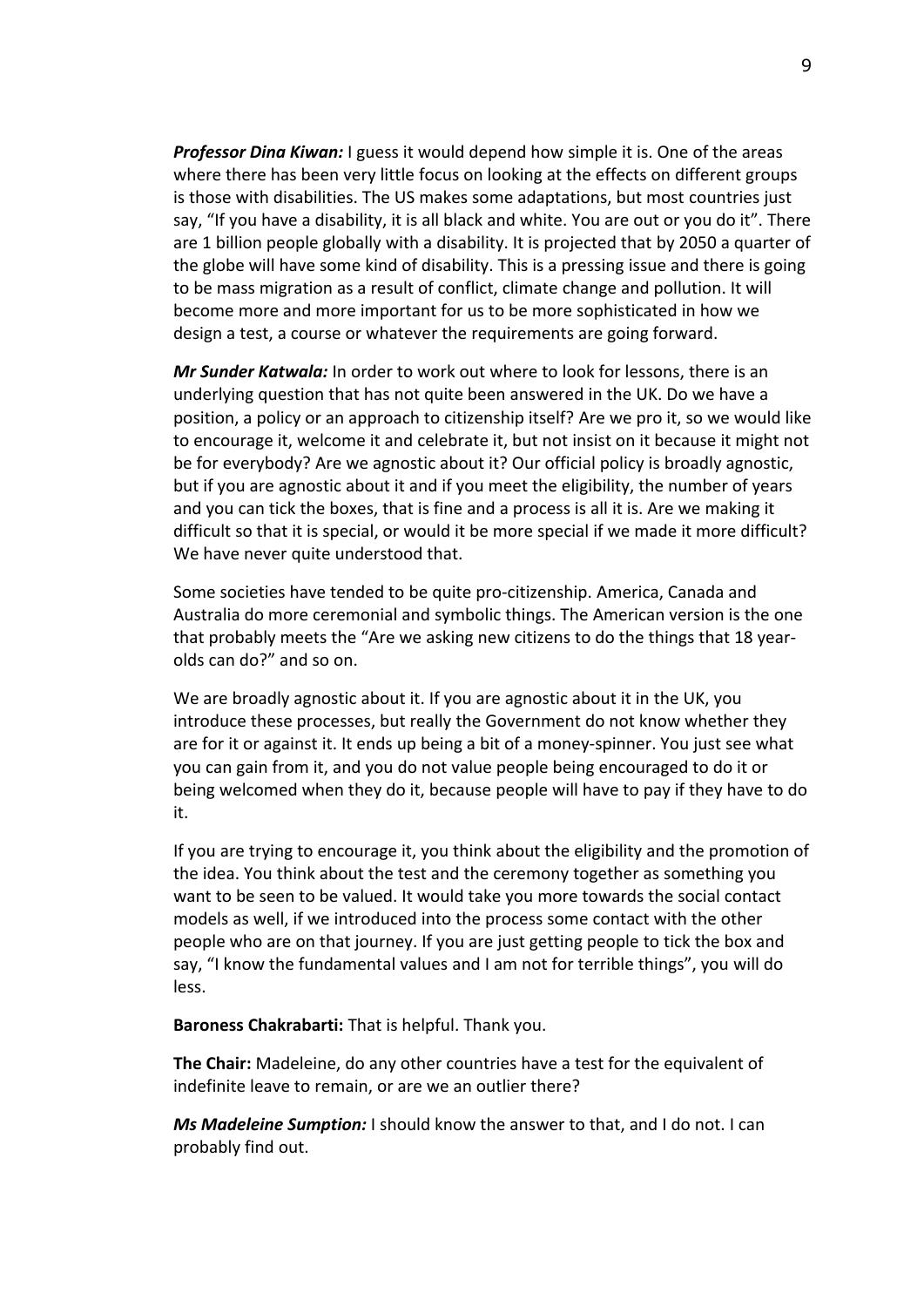**The Chair:** It was not a trick question. Perhaps we could come back to that with you after today. As you have pointed out, the consequences of failing for someone in that position could be quite dramatic.

Q4 **Lord Ricketts:** Reflecting for another moment on international practice, some countries put a lot of emphasis on integration and the process being part of integration. In Belgium, I know there are language tests in both languages, French and Flemish, to show that a potential citizen can integrate. In France, it is a very formal process, a bit like America, I think. There is a lot of status applied to it, and the grant of citizenship is done by the préfet in a very formal ceremony. There is quite a strong civic commitment side to it. There are many different models.

Does the Life in the UK Test and the booklet, as it is now developed, actually achieve the purpose, whatever it is we think the purpose should be? I know that you were on the working group, Professor Kiwan. It has of course evolved a lot since 2005. Perhaps I could come to you at the end. As you all know, it has been criticised for accuracy, relevance, gender balance and whether it covers enough practical information or not. Looking back on 15 years of experience with it, is it broadly achieving its intended purpose?

*Ms Madeleine Sumption:* Overall, we do not have very good evidence on what the full impacts of the test have been. There have been some rigorous studies, talking to test takers and asking them what they got out of the test and whether they thought it was useful or not. Generally, the views have been mixed. Often, people say that they thought there was a value to some of the things they learned from the handbook about the history of the UK that they might not otherwise have known.

One of the main criticisms that test takers had in some of the studies is the rote memorisation of a tremendous amount of content, which they are aware that many British people do not know themselves. My conclusion from those studies would be that test takers do not necessarily have a problem with the idea of a test, but they did not feel that the content was defensible because there was so much of it and because some of it is quite obscure.

There will be other impacts, but we do not know very much about them. One of the things in particular is: what is the deterrent effect of the test? There is research with people who have taken it, but we do not have a good sense of the people who never even attempt to become citizens because they do not think that they can make it through the process.

**Lord Ricketts:** It would be interesting to know whether people think it gives them the practical knowledge that you would need as a citizen, as a result of the rote learning.

*Mr Sunder Katwala:* I think we must make a distinction between the handbook and the test. The handbook is doing a better job than the test. The handbook is valued because, in the end, the Government and other people have put between some covers the things they feel are the foundations. They might be a bit high, and a British citizen who reads it will laugh at some versions of it. It is a slightly idealised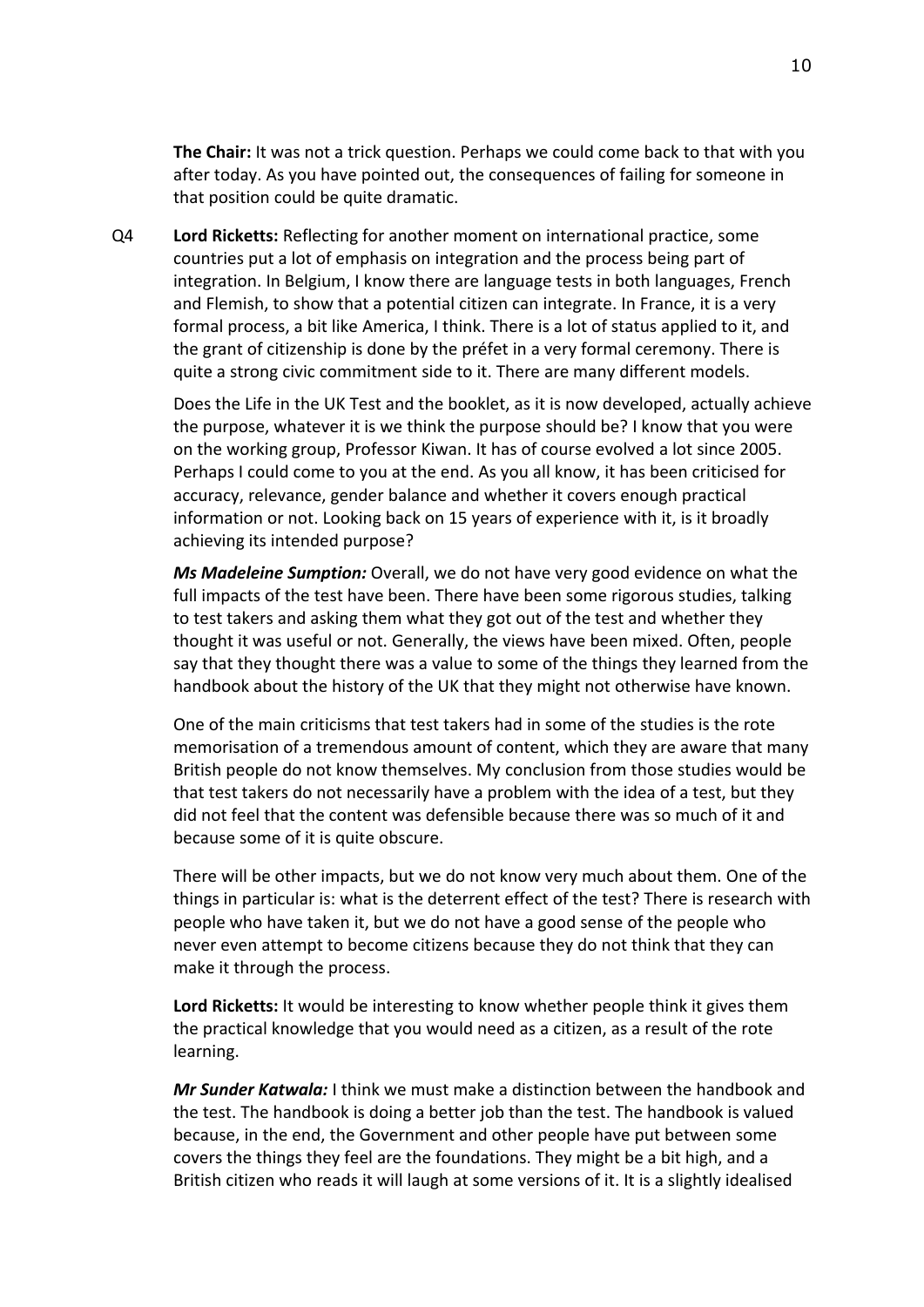version. We could label the different bits better. "This is the know-your-rights and responsibilities bit", and, "This is the fuzzier culture, society and identity bit", but it is valued that there is a place to find out what it is.

The way we test on that is a bit silly and maybe a bit stressful. We are asking people questions that their fellow citizens do not know. We could fix that quite easily by getting a panel of the new citizens and the old citizens together to say, "You should ask this", or, "You should not ask that", and, "All of us think this is a useful thing to know".

The handbook itself and its existence is good. Its messaging and framing could be better. It does not go to the agnosticism point. It does not say, "Welcome, I am glad you are doing this. Thank you for considering it and it is great you are doing it". In Canada, the Queen says that on page 1. You get the Queen on page 120 here on some aspect of the constitutional role of the monarchy. In a way, it is the framing of, "Great that you are thinking about this. Here are your rights and responsibilities, and here are some things about the culture and society".

The other thing that people value would be hearing other people's journeys. People said to us that what made them really fit in was when they understood idiom. When people say, "It's not my cup of tea", what does that mean? "Once I got that, then I knew". That is the kind of thing a course would do.

One of the things we want to see, for language and for the test, is a Freeview channel that would have bits of the BBC archive to help you. It might also have people saying, "What did I know? What did I come to feel? How did I blend my identities together and what does that mean for my children"? Hearing those stories would bring to life what this is doing in a way that the Civil Service version does not quite achieve.

**Lord Ricketts:** Professor Kiwan, looking back 20 years at the work you did then and how it has evolved since, are you satisfied that it is doing the job that you hoped it would do? I think I gathered from your previous answers that you are quite in favour of giving people the option of courses as part of a rounded approach.

*Professor Dina Kiwan:* Fundamentally, it is a question about validity and reliability. On validity, is it measuring what it is supposed to be measuring? On reliability, is it consistently using a method that measures something in the same way over time?

In a sense, this gets back to the first question that was asked. What is the right knowledge to test? It has dogged us over the years. It has gone from whether it should be practical or more on history. When we were led by Sir Bernard Crick, he was of the view that there should be a chapter in the handbook that gave some history, but that it would be unfair to quiz people on it and that that was the difference between the handbook and the test.

We are swaying, depending on different political ideologies and visions of the test, between Labour and Conservatives. In a month's time, I think, Ricky van Oers is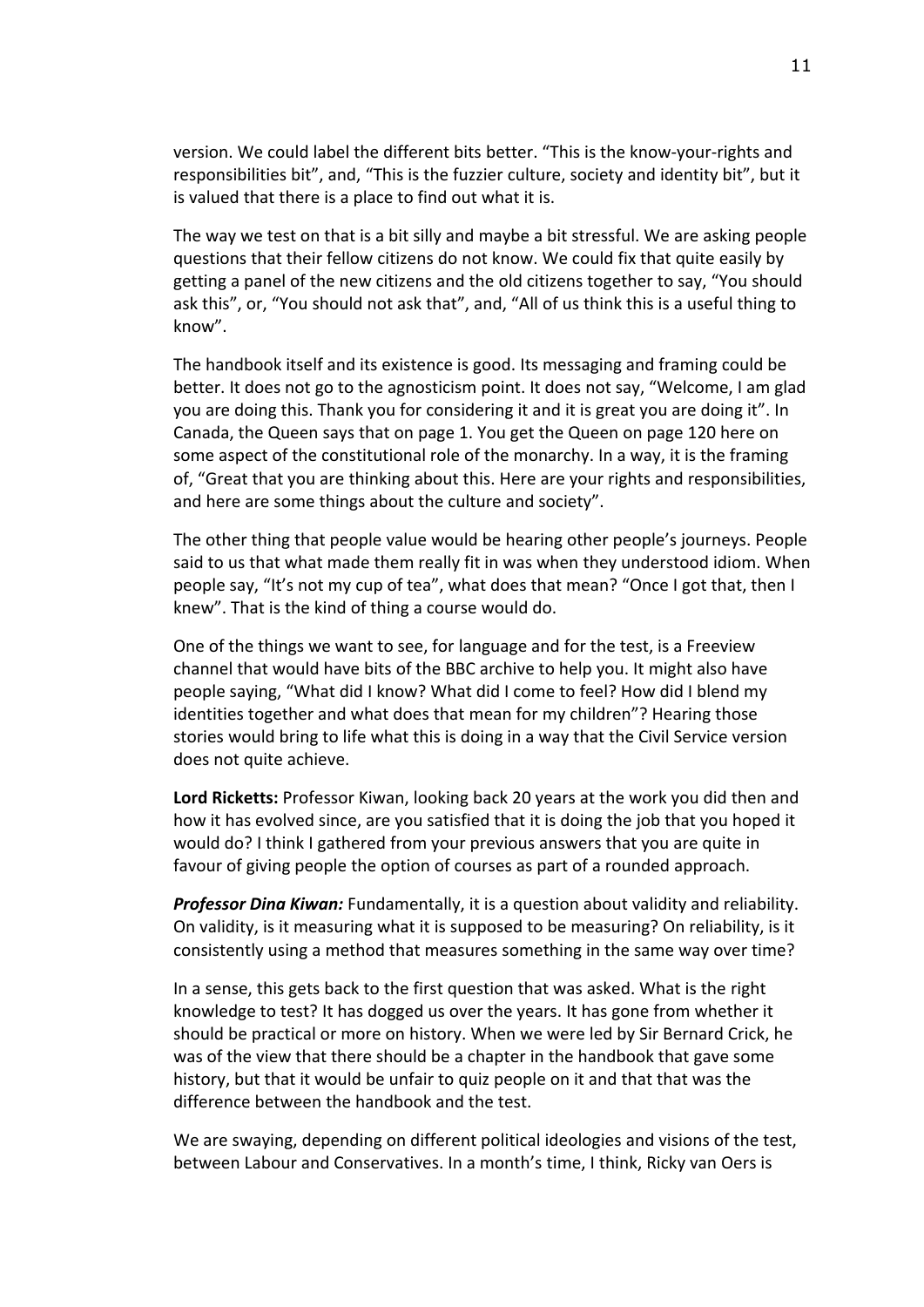coming to testify to the committee. She has done some excellent work. In a piece of work that is really good, she talks about three models of citizenship: liberal, republican and communitarian. She takes the citizenship tests and compares them in the UK, the Netherlands and Germany, asking which model is most adhered to by looking at each of the items in the test. All three broadly correspond most closely to the communitarian model, prioritising identity dimensions of citizenship.

What is quite worrying for the UK test, according to the methodology that she uses, is that the UK corresponds least well to any of the models. That says that the test items have not been designed very well or in a very coherent way to correspond properly to any single notion; it is all a bit of a mish-mash.

**Lord Ricketts:** We shall be interested to talk to her. Thank you very much.

**The Chair:** Far from starting with a welcome, the first line in the edition I have in front of me says, "Britain is a fantastic place to live", which I think is deeply worrying. Perhaps we should all go home if we are living in a fantasy.

Q5 **Baroness Kennedy of The Shaws:** My question is about other purposes that a Life in the UK Test could be used for. To some extent, you have already answered aspects of that. One of them was about how the test may increase the value of indefinite leave to remain. I am not sure whether there is a value in including it or not. I should be interested in your view.

It seems to me, from listening to you, that we still have not grappled, as Mr Katwala said, with the idea of whether we want more people to become citizens in the United Kingdom. Are we agnostic on that? What is our real position? Because we have not worked that out, we are messy about what we are seeking to do in this whole project.

I want to go through the possibility that there are other purposes that could be in this that are rather important. It will not surprise people that I am going to speak to you about gender. Many of the people coming to this nation to be welcomed are from nations and cultures in which women do not enjoy equality. I personally do not think we enjoy equality yet either. On that journey, they are still very accepting of ideas that women have a secondary role and that men have primacy.

Should there be more about the importance of what we mean by equality when it comes to issues to do with gender? I do not think that we deal with that adequately. We speak about equality, and people can tick the boxes because they know what is required of them, but attitudes to women in work, what women's place is and making judgments about women on how they dress and so on—all those sorts of things—are quite challenging, but should be challenged in some ways. What do you do about that? What other purposes could a life in the UK handbook or test provide for us if we were to reinvent it?

*Professor Dina Kiwan:* Yes, I think that is absolutely right. In conjunction with Compass at the University of Oxford, I did a large evaluation study in 2010. It was a large sample of just under 4,000 people who had gone through the route to citizenship, either the course route or the test route. Some had been successful and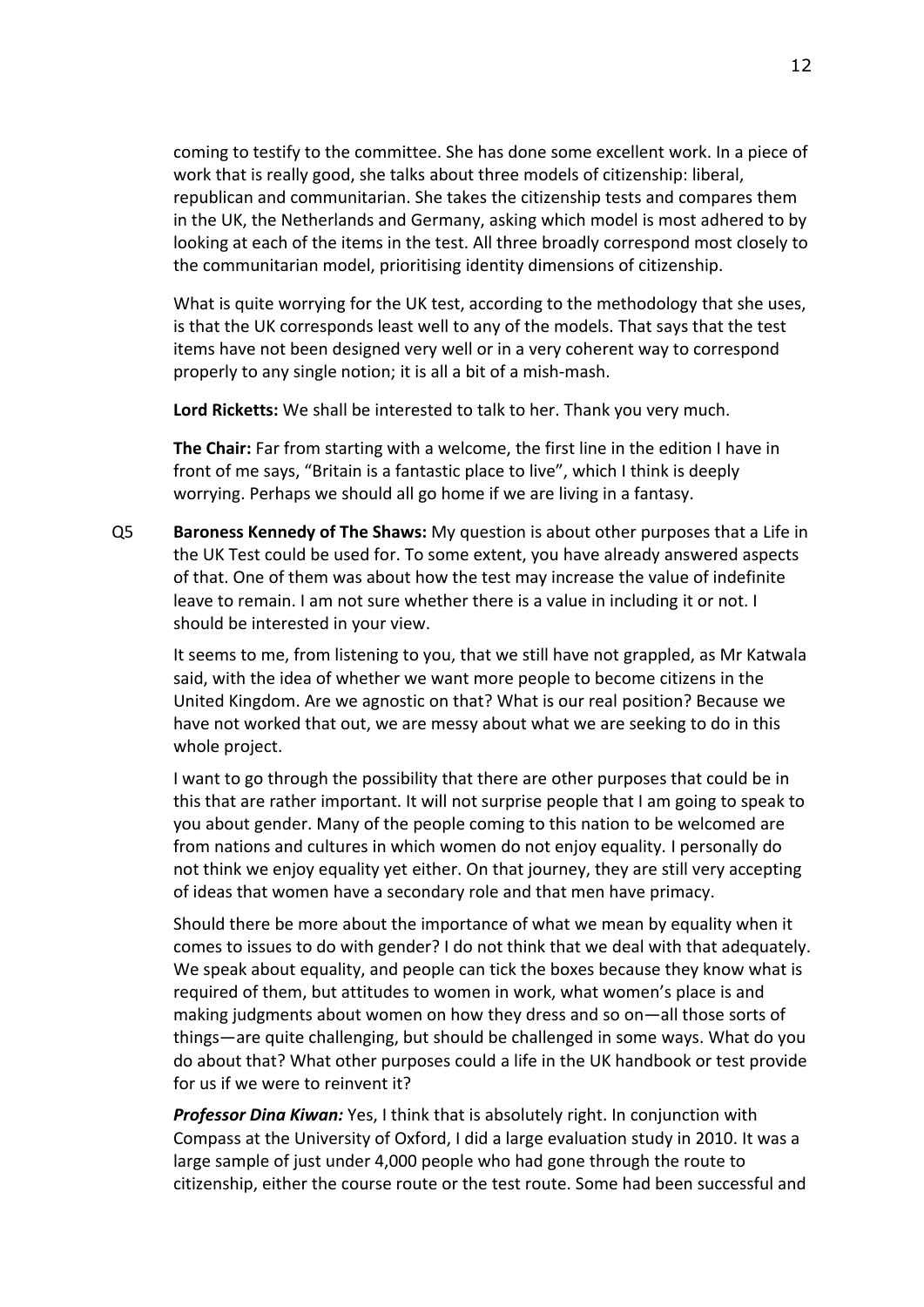some not successful. There was a survey of those 4,000 and we interviewed 75. We tried to get it as varied as we could across gender and other dimensions.

We found that most of those who did the course route had come on a family visa, and literally everyone who did the test had come through a work visa. That is necessarily gendered. This is why the initial thinking, when we were on life in the UK advisory group, was that the course route played an important function in the domain of gender equality. It provided an opportunity for women to get out there and be learning. As I said, they would do one course and it would whet their appetite for further learning and further qualification. That is good in terms of general capital anyway for the country.

Clearly, that is one purpose. There is obviously a purpose around language—

**Baroness Kennedy of The Shaws:** Language is also very important in terms of gender. Often, women who are at home more do not have opportunities to acquire language. They have difficulties, for example, with their husband always attending at medical appointments. You can miss domestic violence. They do not feel able to participate in the education of their children or to have a view on those sorts of things. It is all of that.

*Professor Dina Kiwan:* Yes, it is generally to increase autonomy and to be able to be involved in their children's lives at school and so on. There is also the whole idea of promoting social cohesion and inclusion. It was found from our study that people who attend the courses are more likely, even than the British population, to have more cross-ethnic friendships.

There was data that showed that, generally, people were quite integrated into the labour market, and civic volunteering in the community. There were perceptions, though, from citizens themselves that the test performed a gatekeeping function, and there was anxiety around that for some people.

One interesting and paradoxical finding that has come out is that it actually reduces interest in politics statistically when you compare it. There has been a large study across Europe that shows that educational level is correlated with success in naturalisation. I think that would be further exacerbated by a test option rather than a course option.

**Baroness Kennedy of The Shaws:** I see you nodding, Mr Katwala. One of the other elements of learning and promoting shared values is the business of race, and being more accepting of people of other ethnicities, and the importance of that. Often, one comes with one's previous class and attitudes towards persons deemed of lesser status because of their race in the societies from which people come. There has to be an addressing of all of that in some way if you are to create shared values. What about that one?

*Mr Sunder Katwala:* Yes, I think that is important. The broader aim, the overall aim, is to answer the very important but quite fuzzy question, "How do people become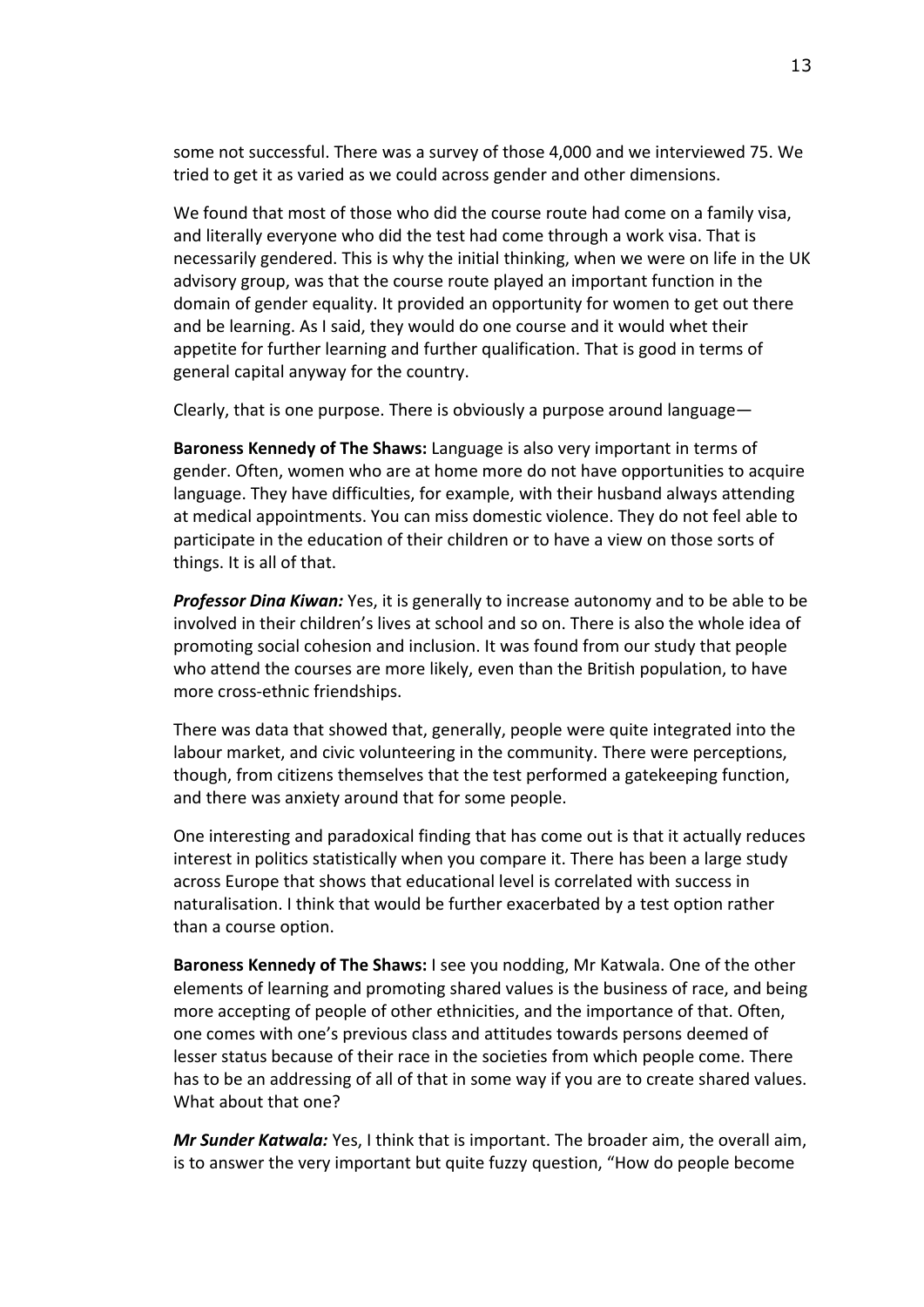us?" A pro-citizenship society is one in which you actually believe that people can become us.

#### **Baroness Shackleton of Belgravia:** What is us?

*Mr Sunder Katwala:* That is very important. If you do not know what "us" is, people cannot become us. My parents came from India and Ireland around the time that Enoch Powell was making speeches about how, if I was born, it would be the death of Britain and the funeral of everybody else. In the end, people believed that people like me could be us rather than them, and that you could be born in Britain of a different ethnic background but be part of us. I had a birthright claim on the country, and I went to school alongside other people. Maybe I knew some of the same cultural stuff. Lenny Henry ended up laughing at Enoch Powell and saying in the local accent, "He wants to give us £1,000 to go home, but it's only £1.50 on the bus to Dudley". He is clearly us. People can become us, and that is part of the symbolism of how it works.

Gender equality, gay rights and race equality are part of that. In my lifetime, we advanced on those issues. We entrenched and we increased them. It is not perfect on any of those fronts, but the idealised version of our country that this book will tell us about is a bit truer in 2020 than it would have been if we had made exactly the same statements in 1980 or 1990. Expectations have risen again. We are giving a slightly idealised version of what we want. Migrants and new citizens are quite up for that. There is a well-known phenomenon of migrant optimism and new citizen optimism of belief in the society you choose to join, and belief in wanting to participate in it and maybe comparing it to other societies. There will be an integration effect with your children and grandchildren. They will integrate into the more sceptical norm of the rest of the people and wonder if it is all a bit idealised. You get that generational effect.

What is important on the gender and race point you raise is that if you do it through contact and show, not tell, and you are a woman in this class and you are being talked about, with the importance of having your voice and the right to vote, and you vote yourself so that other people do not vote for you, and you can volunteer socially and you hear other women talking about how they have done that, that is better than the test and the tick-box saying that the genders are equal in this country and therefore you must believe in that now. You experience, for example, inter-ethnic contact of a greater kind than you might have experienced.

The social contact model is very important. It is very analogous to what Ofsted is trying to do with its fundamental British values in schools. Do you just tell people the right answers and get them to parrot them back at you, or do you get them to undertake exercises in doing things where the genders have equal status and where people of different ethnicities are doing something together? For example, if you engage in the practice of the traditions of remembrance in this country in a way that recognises and reflects the fact that people who served and died for Britain 100 years ago were of all ethnicities and faiths, that is news to some people, and it is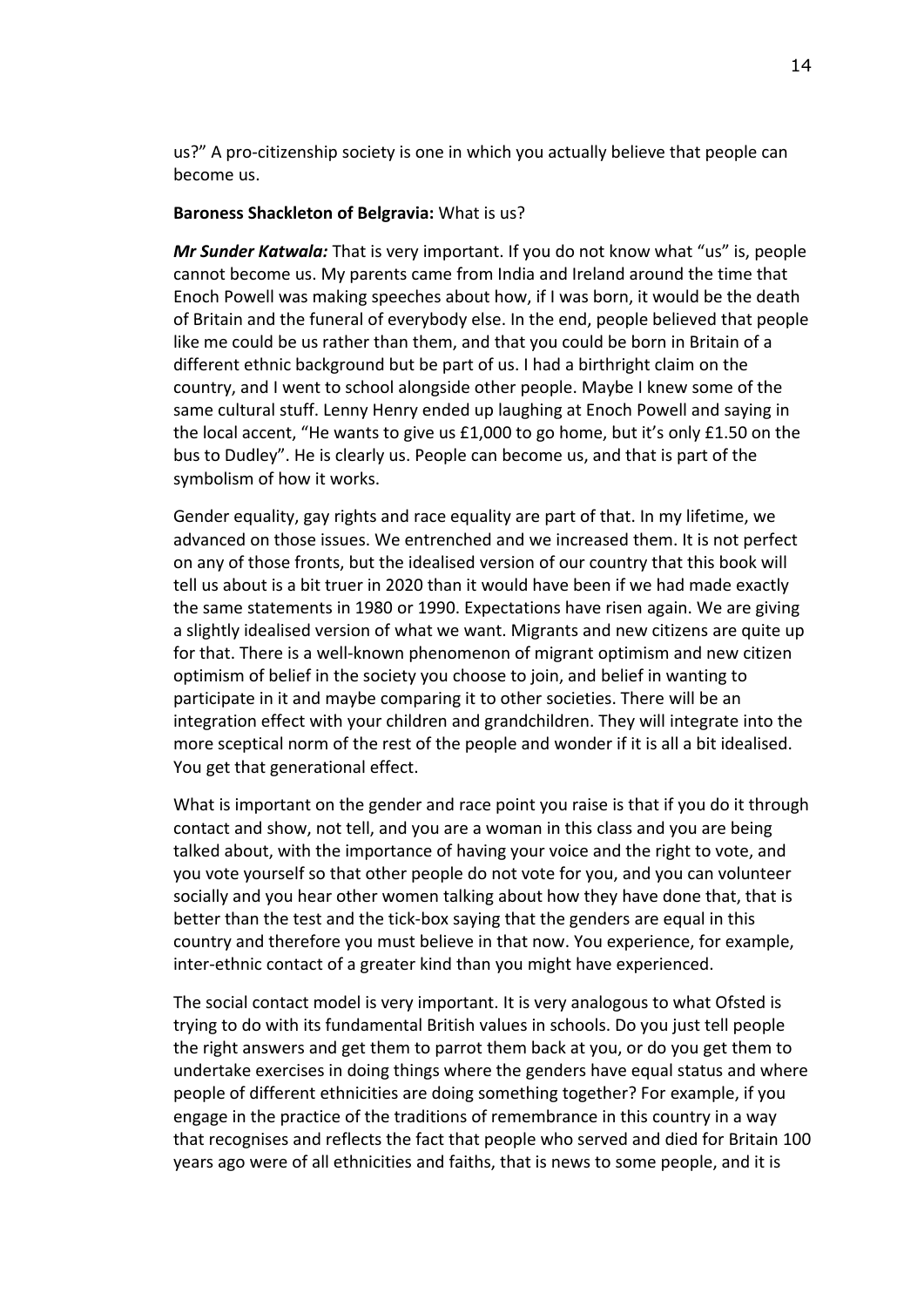important for some people to recognise. That is a clearer way to do it and experience the value you are trying to have in an active way than being told what the right answer is.

**Baroness Kennedy of The Shaws:** Thank you very much.

**The Chair:** In answering this, Madeleine, can you tell us whether the group that reviews and revises the guide has published its thinking with each revision? You may know, Dina.

*Professor Dina Kiwan:* Not that I am aware of, no.

*Ms Madeleine Sumption:* Not that I am aware of either. A final thing on the other purposes of the test is that a large part of the function seems to be symbolic. Some people will see that as perfectly right and proper because we are talking about citizenship, which, as you know, has symbolic content. Some people will see that as therefore something that is a waste of time or that is not really doing what its announced purpose is.

If there is a symbolic purpose to the test, it also has some implications in that it needs to make people feel the right way as part of that symbolic process. The key thing—I have used the word "defensible" a few times—is that it needs to be defensible, both in the eyes of the test takers and in the eyes of anyone else who might take a look at what is in it. From that perspective, I think you would want to avoid things that people laugh at because they are pub quiz trivia or are not seen as necessary. If you are keeping a multiple choice format, a lot of the questions are unintentionally humorous, just because you have multiple choice: "Should I respect people or have noisy house parties"? You see where they are coming from. If the value of the thing is symbolic, it is quite important to try to eliminate some of those things. That might just mean having less content, so that you boil it down to the things that everyone agrees genuinely capture something about our society.

*Mr Sunder Katwala:* There has very simply been an imbalance between stakeholder and expert involvement, which is very important, about what should be in it, and then public citizen engagement in actually how to ask the questions so that they are not silly, and have legitimacy and so on. To some extent, you can see that the questions have been written more by civil servants than the man and woman on the bus and the Tube.

**Baroness Chakrabarti:** These poor civil servants, Mr Katwala!

*Mr Sunder Katwala:* "How many days by law does a school need to be open?" People laugh at you for asking that. It is a good question to ask in the communities department entry exam, but it is not a correct question to ask of a new citizen of your country. "Which year did this legislation get passed?" is not important.

If you sense-checked from a panel of people who had done it and a panel of their fellow citizens, you would go a long way very quickly to making it more defensible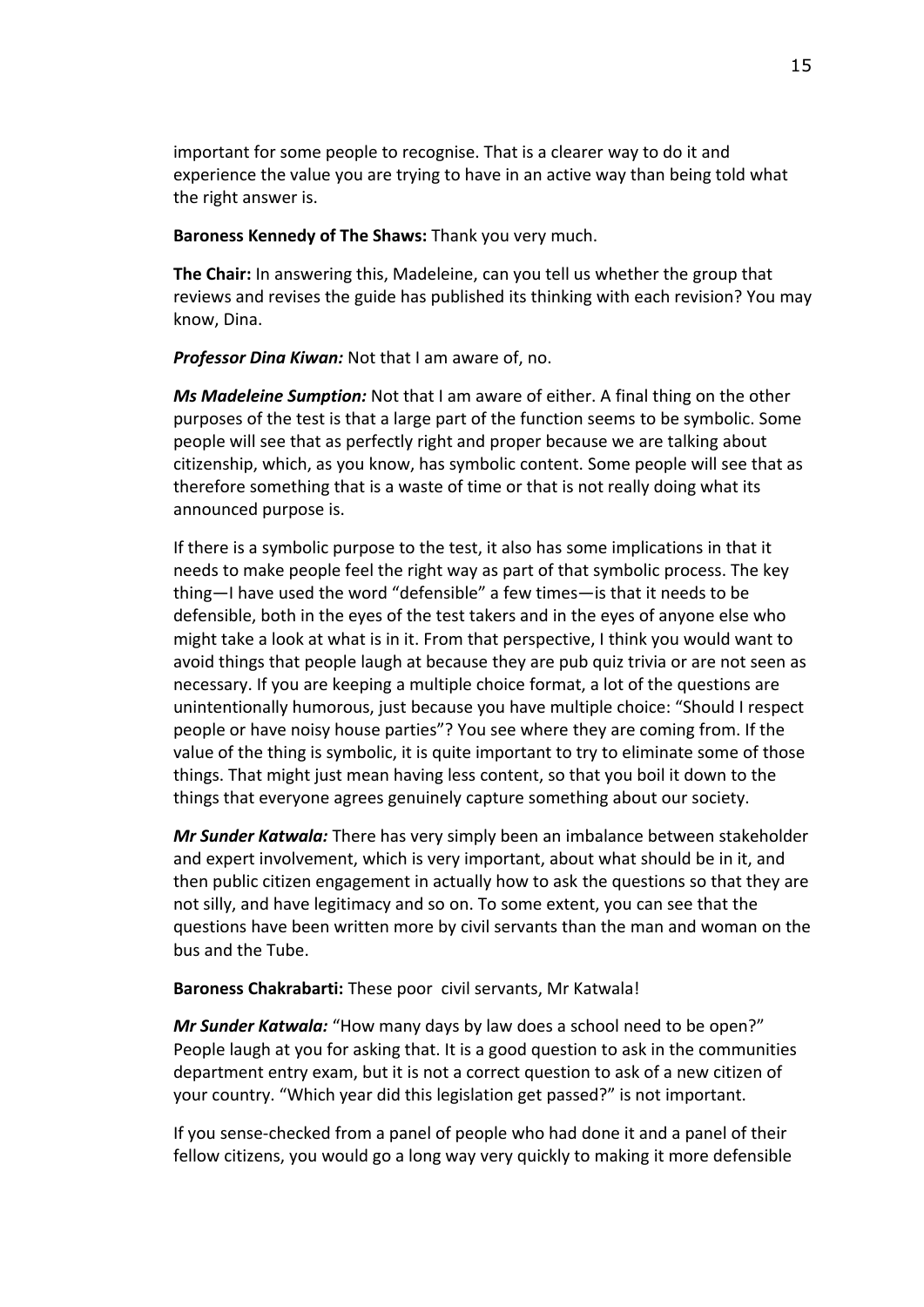and more legitimate because you would not have asked, "How many quangos are there in our country?" I am sure that some of you know, but most of us do not.

#### **Baroness Kennedy of The Shaws:** I like the—

**The Chair:** Baroness Kennedy, we really must move on because there are quite a lot of other Members still to come in.

**Baroness Shackleton of Belgravia:** Carrying on with that before I ask my question, I query a country that allows people who are not citizens and do not pay tax to own a newspaper and influence how many people vote. How is it so necessary to have this very difficult, steep curve for people who only have one vote? Anyway, that is a very different philosophical question.

**Baroness Kennedy of The Shaws:** We like it though.

Q6 **Baroness Shackleton of Belgravia:** Jumping over that particular hoop for some poor person who is going to have to do this test, as opposed to somebody who is very savvy and can influence a lot of people, seems slightly ironic.

Do you consider that there are unintended and unwelcome consequences? I think we have heard from you, Ms Sumption, about people not doing the test because they are scared of either failing, or they find it too oppressive to commit the information to memory. Are there unwelcome consequences that you think are detrimental? Learning sufficient knowledge about life in the United Kingdom from the booklet is, quite frankly, something that somebody who is very good at memory and exams is going to do much better at than somebody who probably could be a very good citizen because their heart is in the right place and they are the sort of person you would like to be left on a two-man boat with because they would behave properly.

What do you consider the consequences would be? I understand from you, Mr Katwala, that your direct preference is social, where these people get together with like-minded people or learn from people who are about to embark on the process, so it is more than just people who are good at doing exams. What, other than stopping people who could be citizens even trying to be citizens, are the negatives of the process?

*Ms Madeleine Sumption:* I think the key question is about who is excluded and who is unable to do it. The test, as it is currently designed, is cognitively pretty demanding. It will be much easier for some people to pass than others.

The other key thing, particularly with some of the different models that we might be looking at, is that, depending on how you design it, the cost could be quite a negative point. Currently, the main cost that people are paying is the cost of their time because it takes so long to learn the content. The cost of actually taking the test pales in comparison to the cost of becoming a citizen.

If you are going to move towards a model involving courses, there is a very big question about how much the course costs and who pays for it. In this country's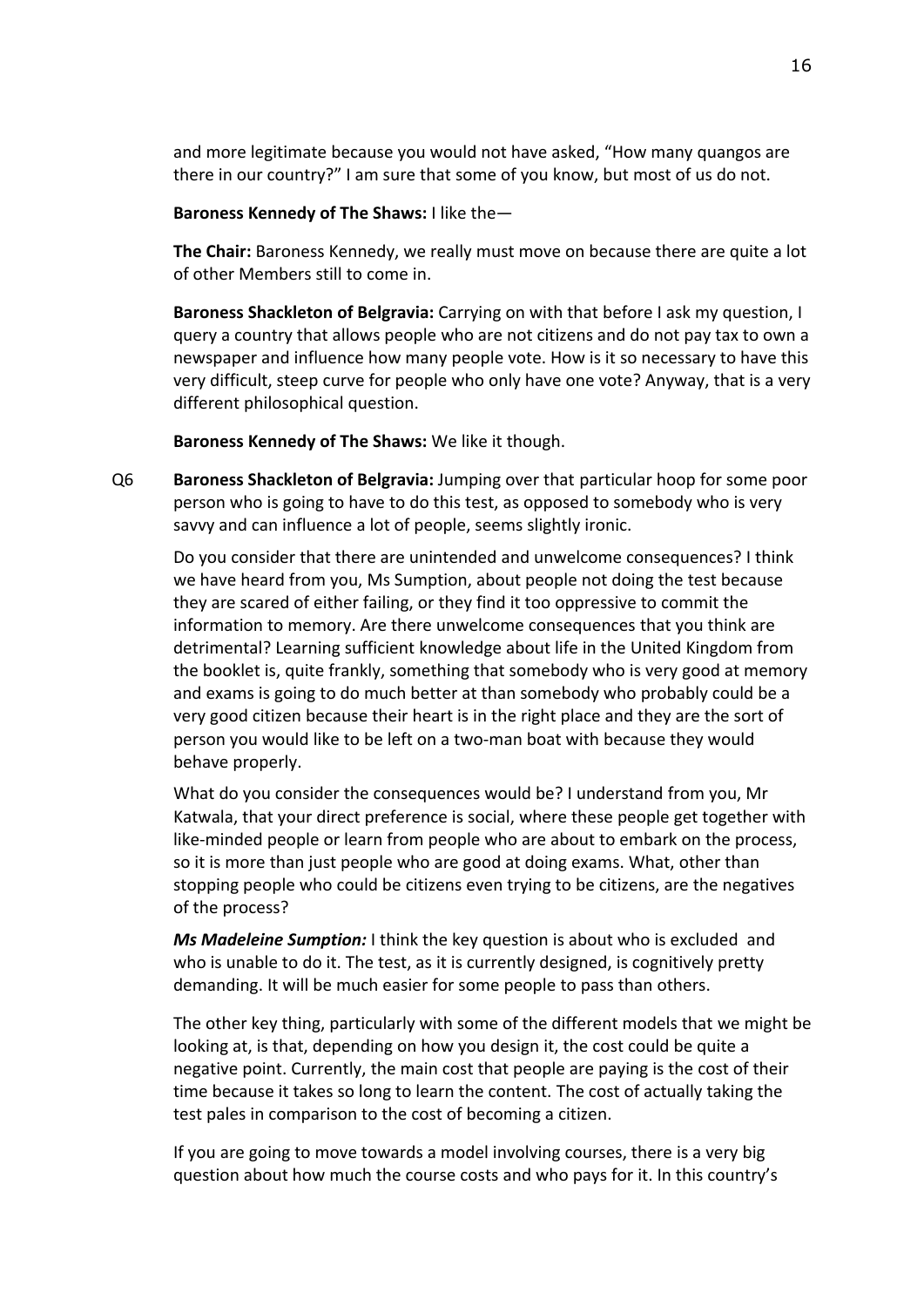immigration system, nothing is free. By the time someone gets to citizenship, if they are a non-EU citizen, they may have paid many, many thousands in fees already. If there is to be a course, are the Government willing to pay for that, or does it add another potential £1,000 on top of what is already a very expensive process? That would need to be considered alongside whichever option you are looking at.

*Mr Sunder Katwala:* There are very important barriers in the citizenship process that should be lessened. Although this could be a bit daunting for some people, and it requires a certain level of language, partly because of the nature of the multiple choice questions—although if you learn to do it, it is not as difficult to do—the other barriers are much higher. We might be interested in reducing the barriers to citizenship for groups that might like it, but we do not promote citizenship to people.

We are just embarking on a point where we have the largest ever group of permanent residents who are not citizens—the EU settled status group. We have not sent them all a letter to say, "This is the process". We could have created a new channel for that group. We have actually said, "When you get permanent residence, you will become eligible a year later". What is that provisional licence year with a settled status and permanent residence before you can decide you would like to vote? What is that for? Why is it useful?

The cost of £1,300 is completely out of line with other countries. You can acquire an American, a Canadian, a French or a German citizenship—I could extend the list and still have lots of change from your £1,300. We are charging four times the cost. That is the barrier that people experience. In doing the test or course option and finding a way to test it, you need to make special provision for some groups that might struggle.

It is more valued by the new citizens because they want to know what it is they should know. Other people in this country might be a bit sceptical about why we are making people jump through the hoops, but the barrier is the cost and the process. You should be able to apply for citizenship in this country without needing a lawyer. If you simplified the system, people could do that, but it would need a lot of simplification.

**The Chair:** I am not denying this for a moment, and some of us would like to spend time investigating it—I do not know that we feel we would need to investigate it but writing about the cost of all this, we have quite tunnel vision on the tests.

#### **Baroness Shackleton of Belgravia:** Can we hear from Professor Kiwan?

*Professor Dina Kiwan:* To emphasise the unwelcome consequence of exacerbated inequality, in our large evaluation of the sample of 4,000 it was found that the most common age to apply to go through naturalisation was between 35 and 44. Older people were being put off. There was not really a gender issue, but there was a significant age issue. There are also quite significant differences in success rates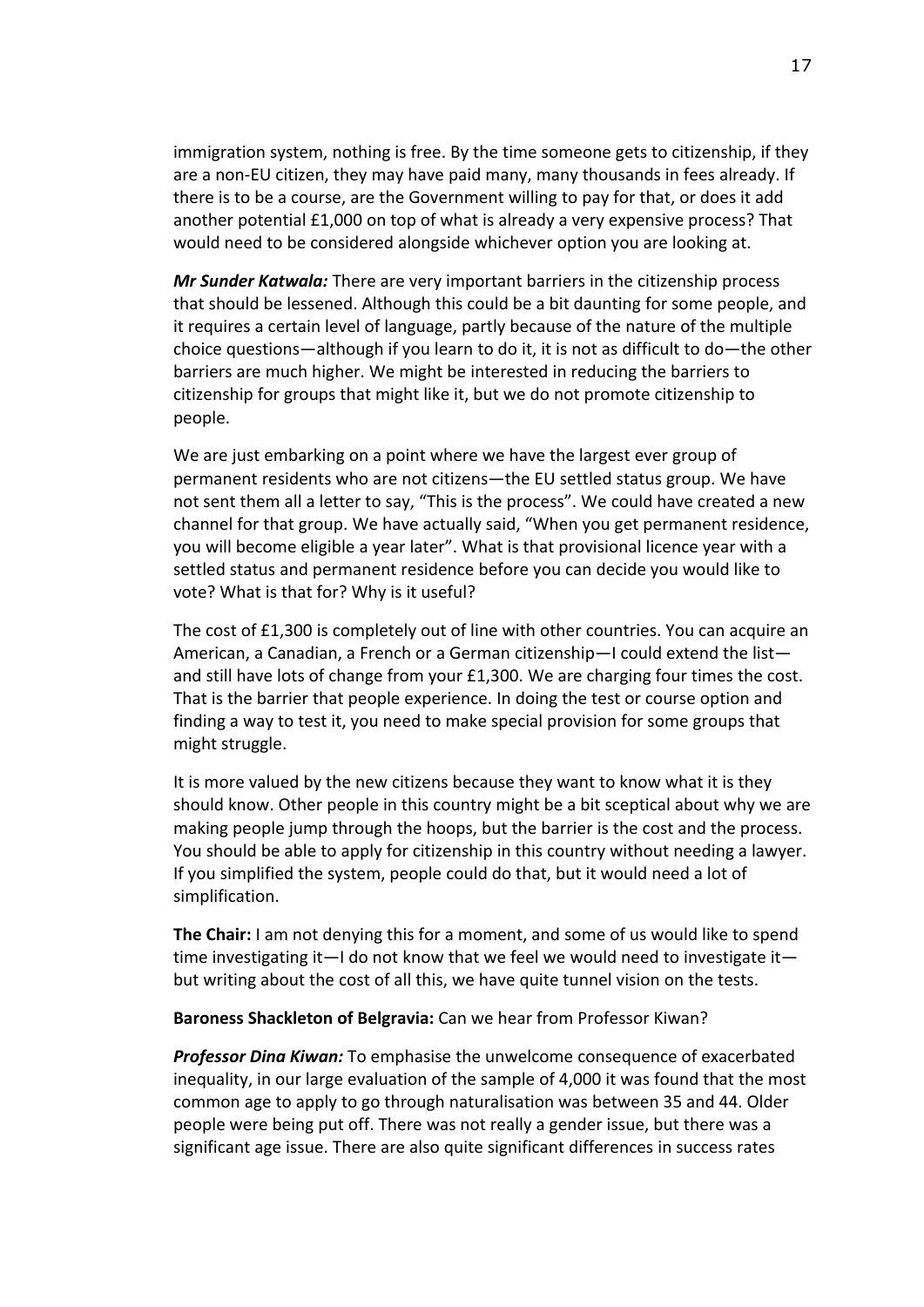across the different national groups, with Iraqi, Afghani and Turkish being the most challenged and least successful in the tests.

**Baroness Shackleton of Belgravia:** Could I ask a follow-up question that comes from Mr Katwala's answer? Baroness Kennedy and I sat on the committee for people applying for settled status. At one of the evidence sessions, I took the Home Secretary to task for not saying, "Thank you so much for applying. We very much hope that you will pass this", and making people feel welcome. That does not cost anybody anything. It is just a matter of manners. It is how you should treat people who want to belong to our club or be one of us.

Has anybody tackled the Government as to how that could be altered? If we are not going to have a ceremony or something at the end, there should at least be some acknowledgement that we are grateful to them for even trying.

*Professor Dina Kiwan:* Yes, that is really important. I think you are right. I do not know if it has been signalled. On encouragement, our research showed that those stepping forward to apply are those who are most recently arrived. People who have been here for a long time are not applying. That is correlated with age as well.

**Baroness Shackleton of Belgravia:** Thank you.

Q7 **Lord Dholakia:** Just before I came to this meeting, I was talking to my colleague Lord Hunt. Both of us were asking the same question. We have repeated the question again and again in the answers that you gave about values.

How do you put values to the questions that you are putting forward about the Life in the UK Test? Over 2 million people have taken this test. I would be interested to know what we know about their experiences. Do different groups experience different approaches to life here?

*Ms Madeleine Sumption:* The question of values is a really difficult one. We may partly just have to accept that a test is not a very good way of getting at someone's values.

In general, I would say that with the citizenship process overall, and particularly with this test, we in the policy community want to put a lot of our hopes and aspirations about what future citizens should be like into the process, but the process itself, when you think about what the actual policy tools are, is quite crude. It is just an unfortunate thing that any multiple choice test is not going to do a very good job of assessing people's values. That might be one that I would put in the desirable but not necessarily feasible category.

*Mr Sunder Katwala:* Another thing that makes it more challenging is that we are using this tool because it is the tool we happen to use, but we are using it with a particular segment of the cohort. We are talking about life in the UK and values to a segment of people who, having lived here for five or six years, want to become British citizens and have the financial means and the processes to do so. Although it is quite useful, what it is good at is communicating what the fundamental values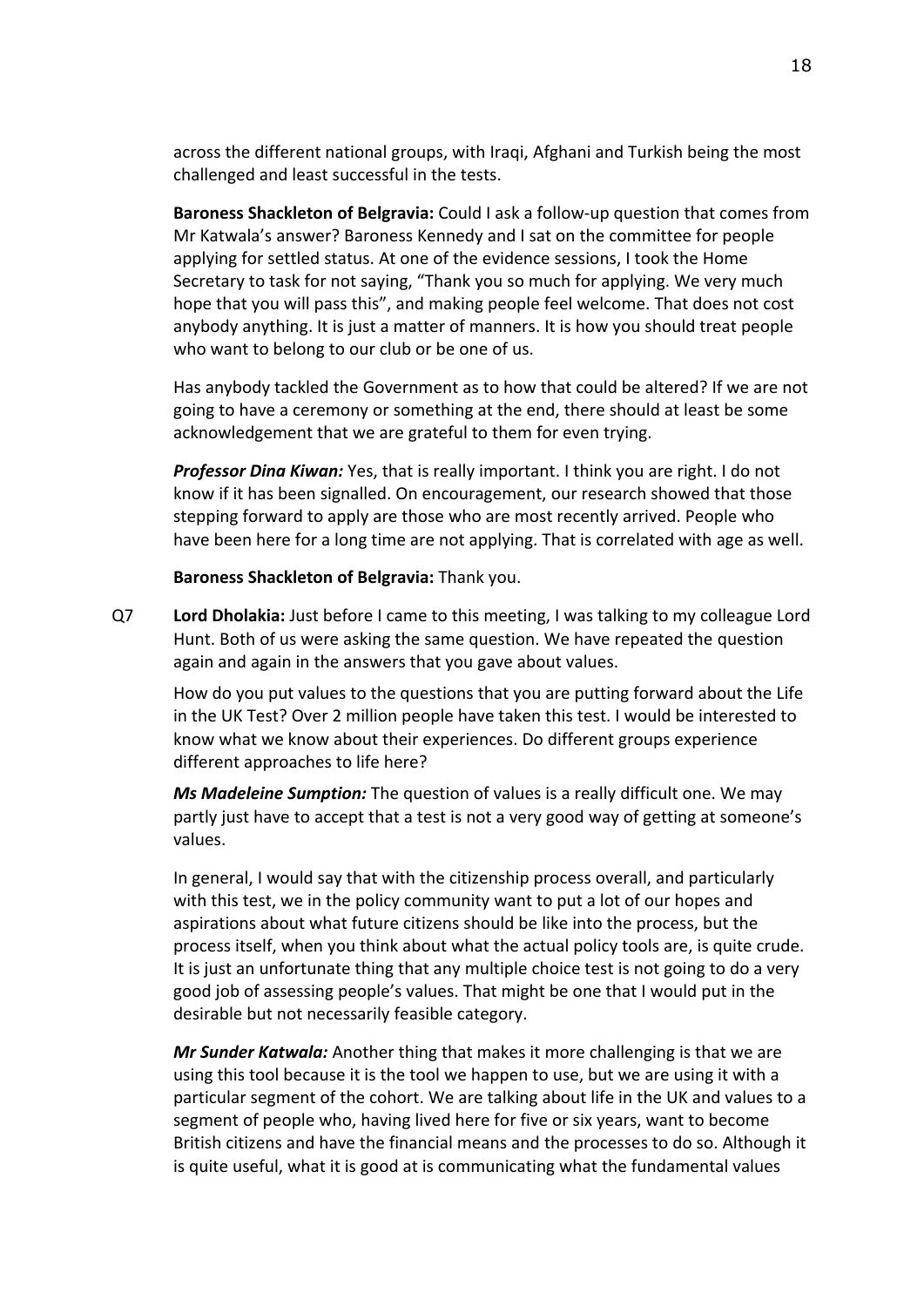are, in case you did not know, but you will already practically know them if you are in that group. It is a good way of finding out about that.

What we are missing, thinking about what is happening at the moment with the women and children who are coming from Ukraine and the Hong Kongers who arrived in large numbers, as well as the people we have evacuated from Afghanistan, is that they want life in the UK guidance now, this year. They want contact that is practical and useful. In four or five years' time, they will be taking the citizenship test and we can make them tick the boxes and know the answers.

We have an enormous surge of public willingness and enthusiasm at quite a high bar—I would like to have somebody in my own home—but a lot of people without a spare room could do a great many things, with contact clubs, getting in touch with people or helping people with conversation. What people are saying is that it would be quite nice if people turned up and helped us out, but we are doing this process with the group of people who, six years later, have decided to apply for citizenship. Almost as a selection effect, we are doing it with the group where the value questions would probably be answered, but we are getting them to tick the boxes.

**Lord Dholakia:** When I first came to this country in 1956, I was told, "If you want to learn anything about Britain, just stop a policeman in the street and ask him a question". There was no such thing as a test. Since then, I have found how life has changed over this period of time.

There are three categories of people that I regularly come across, having taken part in citizenship ceremonies, et cetera. The first bunch are the ones who could not care less about the test itself. They do not have any ambition to move forward, other than getting their citizenship certificate. A large number of people who entered the country in the 1960s and 1970s, particularly Bangladeshi women and others, have no further interest in this particular matter.

The second group are young people who were born in this country. They very much follow the question of wanting to drive a car, for which they are required to know about the Highway Code and how you learn about the Highway Code and become a good driver. Within that particular category, there are people who can drive a car, but who are not necessarily taking advantage of what the Highway Code tells you about how to be a good citizen or not.

The third category are people like me, who can apply for Overseas Citizenship of India just by filling out a piece of paper. The only reason I fill it out is that I get the advantage of not having to pay any visa fees to enter India. There are a large number of people who follow this particular line and yet, when they go to India, they are good citizens. They follow the laws, et cetera, and they need no further help at all.

*Professor Dina Kiwan:* To pick up on that, from our evaluation study most people expressed broad satisfaction for both the test and the course route. As you say, some people have instrumental reasons for becoming British citizens. Others also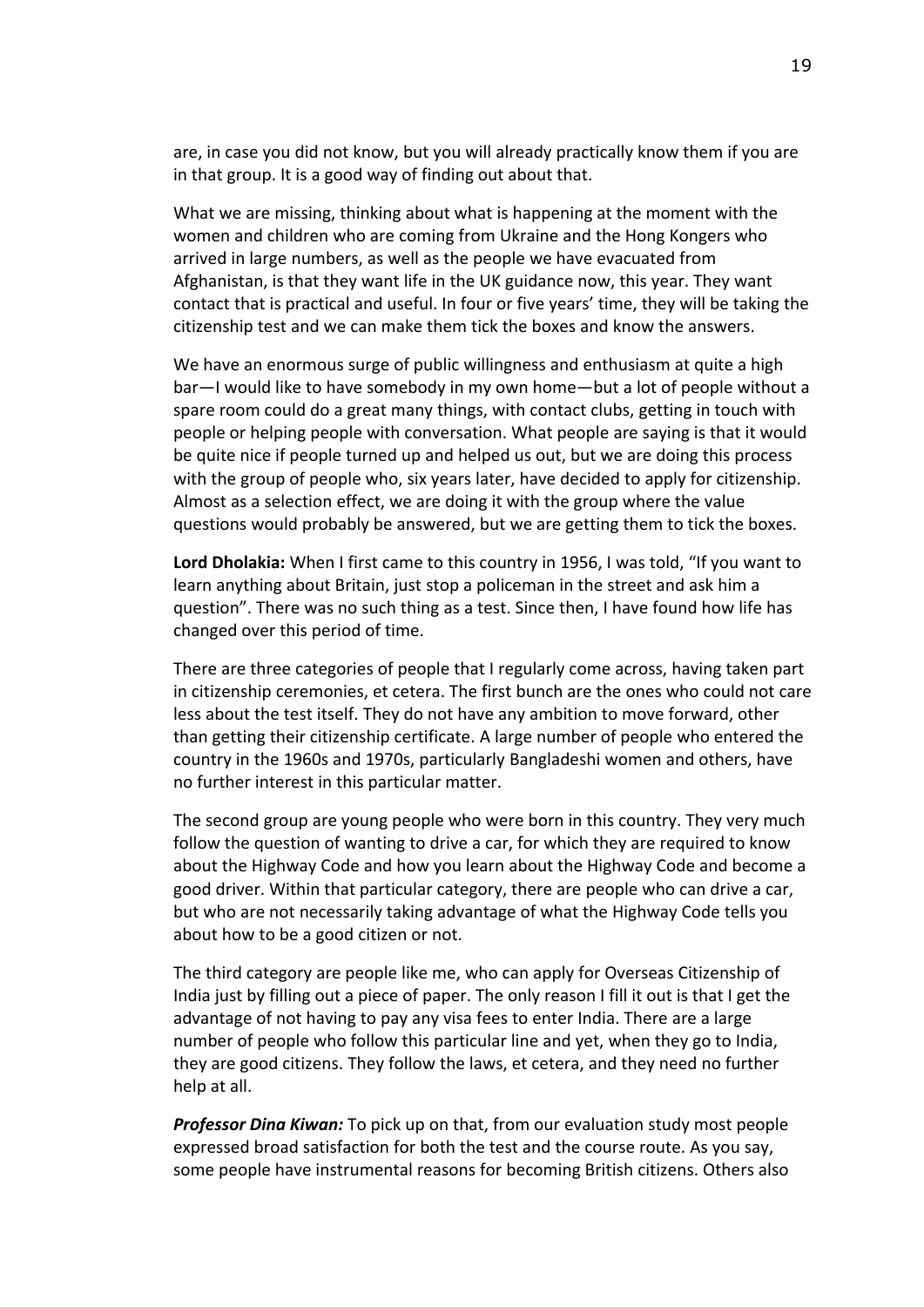value it symbolically, and there are some for whom it helps with mobility. It is also security and stability.

As I mentioned before, depending on nationality, some are more likely to be successful in passing than others. For example, more than half of people from Bangladesh do the course route. The least successful at passing on the test route, as I mentioned, were Turkish, Afghani, Iraqi and Bangladeshi. There is quite a mixture of experiences depending on which group you are in. There are quite differential experiences.

*Mr Sunder Katwala:* It was interesting that when we ran the inquiry we had Alberto Costa to chair the very broad, cross-party civic group. He is a British-born Conservative MP for one of the Leicestershire seats and is of Scots-Italian heritage. He had quite a personal stake in the Government sorting out their settled status policy because his parents had lived in this country for half a century, and they had never become British citizens. He met our current Prime Minister, who said, "What's going on? Why haven't they become British citizens?" One of his points was that it had never been the position of any British Government in particular whether they should or should not, or whether they should be encouraged or be asked. You might or might not fall into any of those categories.

My mother is Irish and has not become a British citizen; the Irish were one of the least likely groups to take up British citizenship. There is a history and an identity there, but she votes in all our general elections, so there is literally nothing in it for her to do that. European nationals did not become British citizens during the period when we were in the European Union because they had come as European citizens. They are now thinking about a different set of questions, whereas other people did become citizens.

Although there are lots of different trajectories, motives and reasons, such as security and safety of the status, and mistrust of the Government if you do not secure the status, as has happened with other statuses, or a commitment to wanting to vote in elections or to be a citizen of the country your children are now growing up in—there are lots of different reasons—it has simply never been the position of a British Government to say, "We actively encourage and welcome this, if you would like to, although we do not insist on it". We are quite open to dual citizenship in this country; it is only a problem with countries that find it a very complicated and difficult clash.

We have all the elements basically of civic political and public consensus of a procitizenship policy that is not insisting on it or enforcing it on you if you are an Irish person who does not see it as what you want to do but is broadly welcoming of it. If we took that view, we would certainly reduce the costs and the barriers, but we would then know what kind of thing the test was for. The test would be a thing we were glad you were doing, and it would end up in a ceremony that you saw as a rite of passage and that we thought was a happy occasion that people were invited to.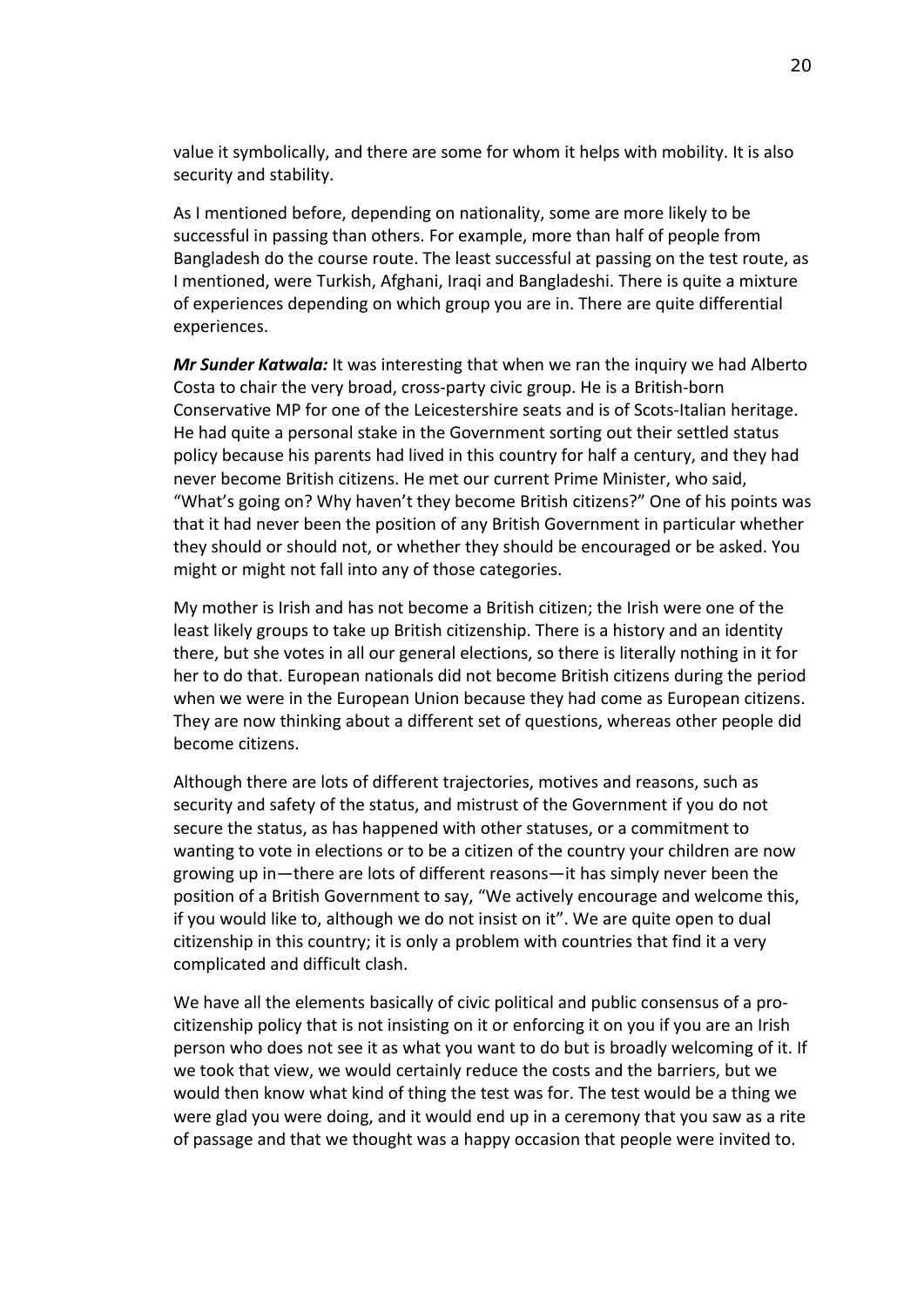As Madeleine said, if you get it wrong in getting people to jump through the right hoops, and if your whole experience of the process, thanks to how the Home Office behaves, is that it was draining and exhausting, the risk is that the rite of passage element is slightly spoiled for people who are the new citizens of our country.

Q8 **Lord Hunt of Wirral:** I declare an interest as a practising solicitor whose clients have taken this test. I have two questions.

Professor Kiwan, you mentioned the cost. Can we just run through the direct and indirect costs incurred by the test for those taking it, not only the actual cost but the time off, et cetera? Can we put a figure on it?

*Professor Dina Kiwan:* A financial number?

**Lord Hunt of Wirral:** Yes.

*Professor Dina Kiwan:* You are probably better placed to do that than me. Obviously, there is the actual cost. There is the time commitment. There is an estimated number of hours that takes. Is it 400 hours? You then multiply that by whatever, say, the minimum wage would be. There is the burden of all the bureaucracy and the cost if you feel you need a lawyer to help you with the process. It is not insignificant. There are some figures in the literature that try to estimate it. I am afraid I cannot give an exact number, but we do not compare favourably with other countries, where it is cheaper.

**The Chair:** Are you talking about fees for application or the test?

*Professor Dina Kiwan:* I was talking about the whole process—the test and then applying for citizenship.

*Mr Sunder Katwala:* There are two bits. As you say, there is the financial cost—we know what that is—and the time costs, where I do not think we have good estimates. To do the 45-minute, 24 multiple choice question thing is £50. It is an online test. There is an English language test at B1 level, which is like a good GCSE. You do that at a secure examination centre. That costs you another £150. If you have a degree in English or certain other national qualifications, we exempt you from that.

There are those two bits of process, but that is a relatively marginal cost of the citizenship inquiry. There is a lot of blood, sweat and tears involved in learning all of it in order to get 70% on those 24 multiple choice questions. It is not that hard to get the 75%. The pass rate is about 80%, but that is because of the amount of time people have spent doing all of it. As Madeleine says, the American version feels less like it might be designed to trip you up and catch you out. It just says, "These are the things you need to know and here are the answers. Make sure you know them, please".

**Lord Hunt of Wirral:** The second part of my question is this. I have actually asked those who have taken the test. One in particular, who got maximum marks, explained to me afterwards that it was only because she had completely read and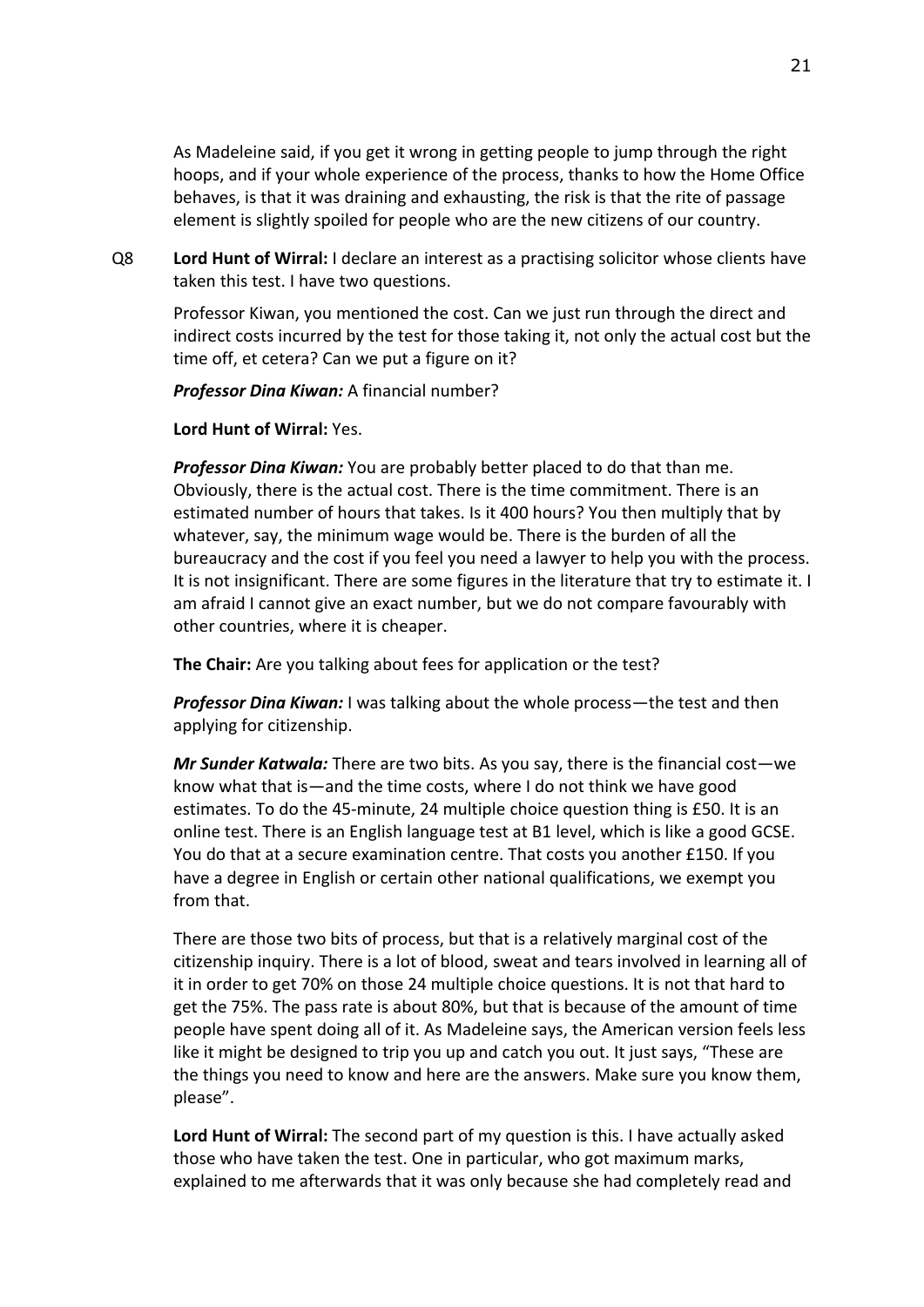memorised the book, so it was easy as far as she was concerned. She asked me, and may I please ask you, this question? There was no real examination of values or beliefs. This is what Lord Dholakia was saying a few moments ago. There was no real examination of values or beliefs to expose those that might be inconsistent with those we wish to promote and protect in our modern, liberal, tolerant society. Is that right? How on earth do we ask those questions?

*Mr Sunder Katwala:* You are using 24 multiple choice questions in 45 minutes, so it is very like the driving theory test. Some of that stuff you will remember for the rest of your life, and hopefully get it right if it comes up, and lots of it you have forgotten three days later, although you knew all those particular things. That is what we are doing.

In testing for values anywhere, unless you go for the local town mayor deciding whether they like you or not, which has other things about it, and I do not know that we are going to do that, if you want the values element you will need to have some dialogue and discourse between the applicant and other people about what the values mean. On the value of active citizenship, what are the opportunities to volunteer? Should you have to vote in elections or is it okay to choose not to vote in elections? If you do those kinds of school discussion-type issues, you are inculcating the kinds of values of a liberal democracy that is quite individualistic and does not ask you to do too much, but has some rights and obligations for citizens. You can do that in dialogue. You simply cannot do it in a multiple choice tick-box quiz.

**Baroness Kennedy of The Shaws:** One of the most interesting conversations that I had with the Afghan women judges was after they tried to cross the road at Trafalgar Square, where the lighting system has symbols. Instead of having a green man, you might have a gay couple or symbols of all sorts of things. It gave rise to a very interesting discussion, which would be a values one that was difficult to put on paper.

**Lord Hunt of Wirral:** Madeleine Sumption, what do you think? We have just benefited from President Zelensky of Ukraine addressing the whole Parliament and using words that he felt described our liberal, modern, democratic society. When I look down this test and look through the 168 pages from the last Select Committee that looked into it, we all seem to be avoiding asking the questions, but he was certainly aware of what those values were. How would you do it?

*Ms Madeleine Sumption:* First, there is a distinction between the handbook or whatever course you might have — effectively, the educational materials of some kind — and then an actual assessment. It is difficult in many cases to have a nuanced discussion of values, but you can do it in the handbook in a way that does not seem silly.

There are two issues with the test. First, these things are so fundamental that, when you turn them into multiple-choice questions, they seem a bit ridiculous. Secondly, there is the fact that, if you have a test, you cannot test someone's actual beliefs. There is a big debate in the academic literature about whether it is even an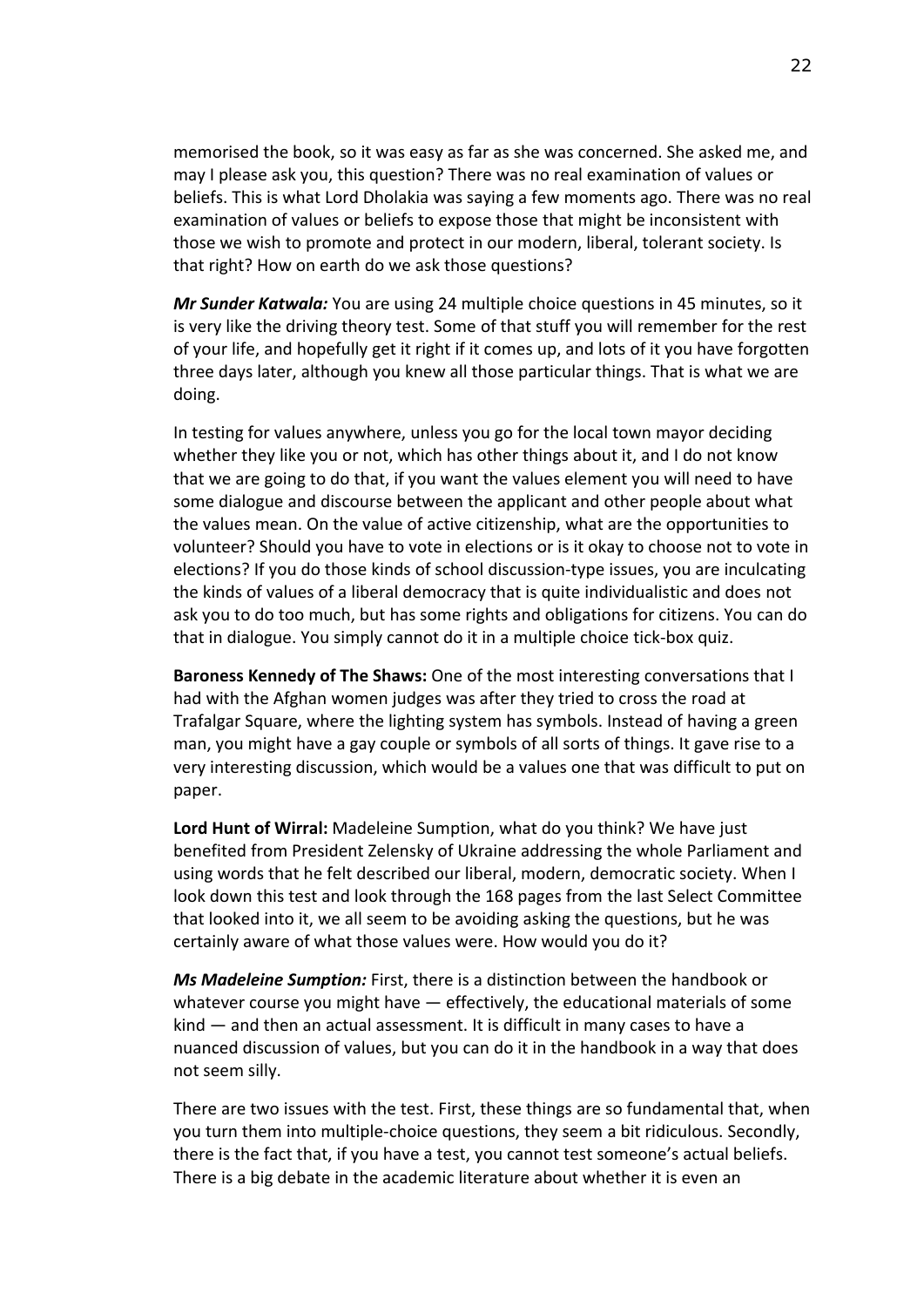acceptable thing to do. A term I quite like is "repressive liberalism", requiring people to hold your liberal values.

You cannot test what people actually believe in their own heart. You can test whether they know what the correct answer is considered to be, and that is what the test currently does. It is relatively easy for people to know. I do not get the impression that many people struggle with those particular questions. I do not know that they necessarily come out of the test espousing all those values. It is difficult to tell.

**Lord Hunt of Wirral:** Repressive liberalism—

*Mr Sunder Katwala:* I would say "non-repressive liberalism".

**Lord Hunt of Wirral:** Or is it courageous integrity? How do we get to the bottom of what is our tolerant, liberal society? How do we engage with people to express that?

*Mr Sunder Katwala:* I think the way to do that would be to work out how you could pilot and introduce reasonable, contact-based things. As well as the handbook, we should have a Freeview channel that is partly about learning English, which would be useful alongside formal classes and other informal things, and partly about becoming a British citizen. I am very willing to apply to be the controller of that channel. We could have some Simon Schama programmes, some classic comedy and some great sporting moments, as well as whatever I would put on it.

You should then have people doing, "My journey. Here is my story of becoming a British citizen", or groups having those debates. That would be how you would get across the ways in which the role of women has shifted and expanded in our society over generations. That has been felt particularly strongly in ethnic-minority communities in this country in the expectations of British-born women from those backgrounds. The reality is that, whatever barriers remain, they have experiences and opportunities that their mothers and grandmothers might not have had.

**Baroness Shackleton of Belgravia:** It is the after-effect. Having become a British citizen, this is the bonus you get from going on that journey.

*Mr Sunder Katwala:* You also deal with some of the anxiety about whether we are being too flag-waving and in your face about it. The best advocates for how British identity now works are the many new Britons who have come to this country and chosen to become citizens of it. It is inclusive. It does not make you give up a lot of the things you brought with you.

If you talk to refugees who have become British, they have a powerful sense of the safety and the sanctuary, as well as what that means in values-based terms. You have to put a name, a face, a voice and a dialogue around the values question. It is not simply preaching about values and saying, "Here are the fundamental values. Do you agree with the fundamental values?" You can do that and write them down, but it does not come to life.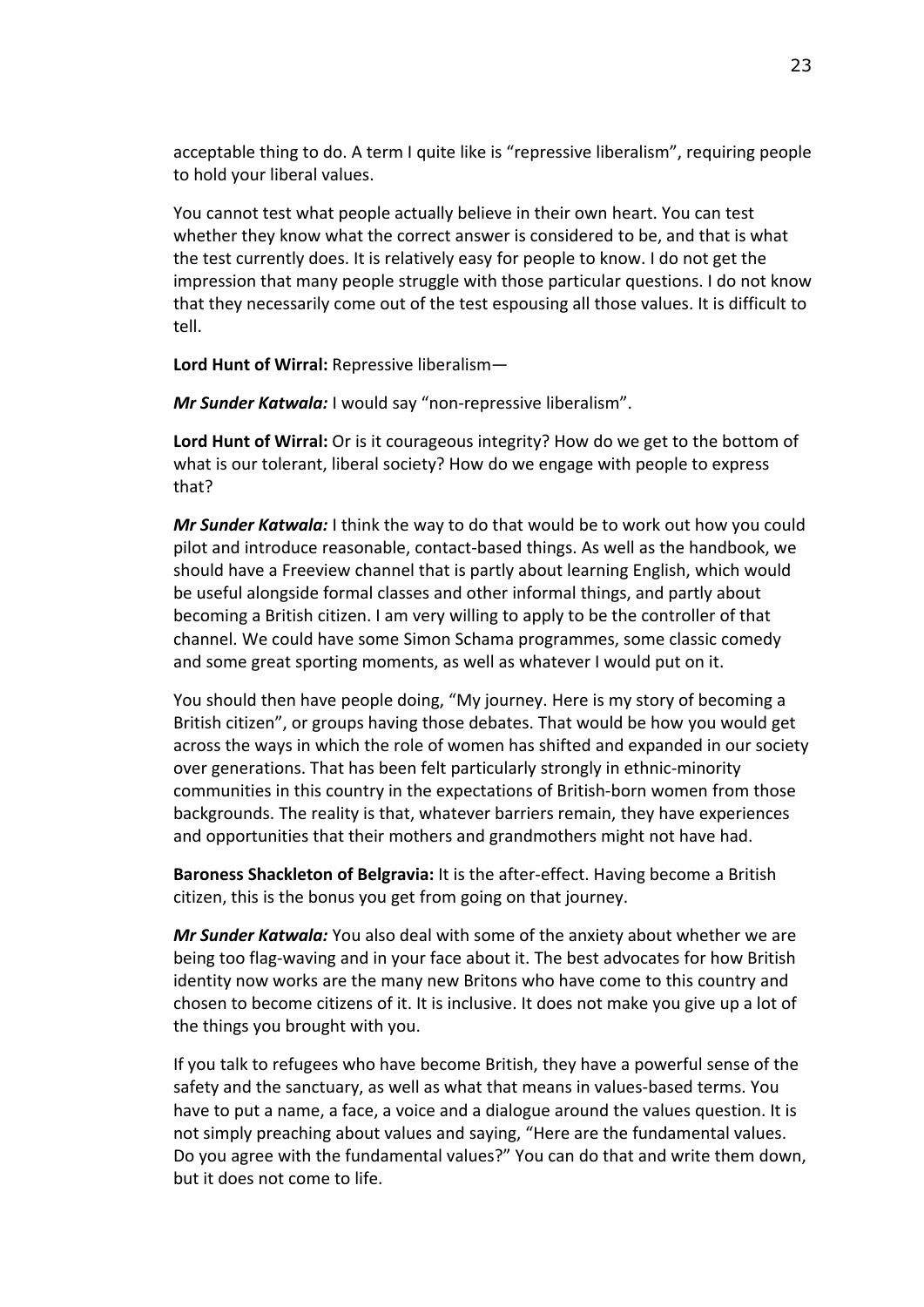*Professor Dina Kiwan:* To emphasise that, it is worth looking to the school curriculum, the citizenship education curriculum. There is so much debate that young people in classrooms have, with very practical participative work. We can borrow from that. That again emphasises the educative aspect.

### **Lord Hunt of Wirral:** Thank you.

**The Chair:** The group to which I spoke, who showed far more interest in how Parliament worked than any other group I have spoken to, was a group of quite newly arrived women, who really wanted to know. They asked, "Are we actually allowed to come in?" Of course, I arranged it. They had much more interest than anyone else.

I want to come back to the boring issue of money. Do we know whether the direct costs that are charged cover the cost of administering the test? In other areas of Home Office work, we are told, "We've got to cover administrative costs, plus, plus, plus". Do you know about that?

*Mr Sunder Katwala:* Because it is wrapped up in this broader process— the £50 and the £150—it probably does, but three-quarters of the £1,300 is profit. It is not whether or not this bit is covering the exact fifty quid. It is when you decide, "Is it a profit centre or does it encourage that?"

**Baroness Kennedy of The Shaws:** There is plenty of profit.

Q9 **The Chair:** I am not making a value judgment. I just wondered whether we knew.

We were going to end by asking what your priorities would be for chapters in the handbook, if you were editing a new version. I will turn that into whether there is anything that you have not covered but could be of more priority for the handbook. Is there anything you would like to add? It has been a fascinating session.

*Professor Dina Kiwan:* In the survey that we did, one of the questions was, "Which parts of the handbook were most important and which did you find least useful?" The three highest-rated chapters were how the UK is governed, knowing the law and the UK today. The one that came just below that was on a changing society and the history of migration. The history chapter ranked sixth out of nine. During the time I was seconded at the Home Office, we had to write a new chapter on building better communities, which was all about values. That was rated the lowest. They did not like that chapter.

# **Baroness Kennedy of The Shaws:** That is interesting.

*Ms Madeleine Sumption:* The history and culture sections are the bits that get the most criticism for the fact that, although they contain a lot of useful information, they also contain a lot of quite obscure stuff. When the studies look at test takers' views, they often focus on the seemingly trivial facts that they have to know. I think that would be an easy place to start the editing.